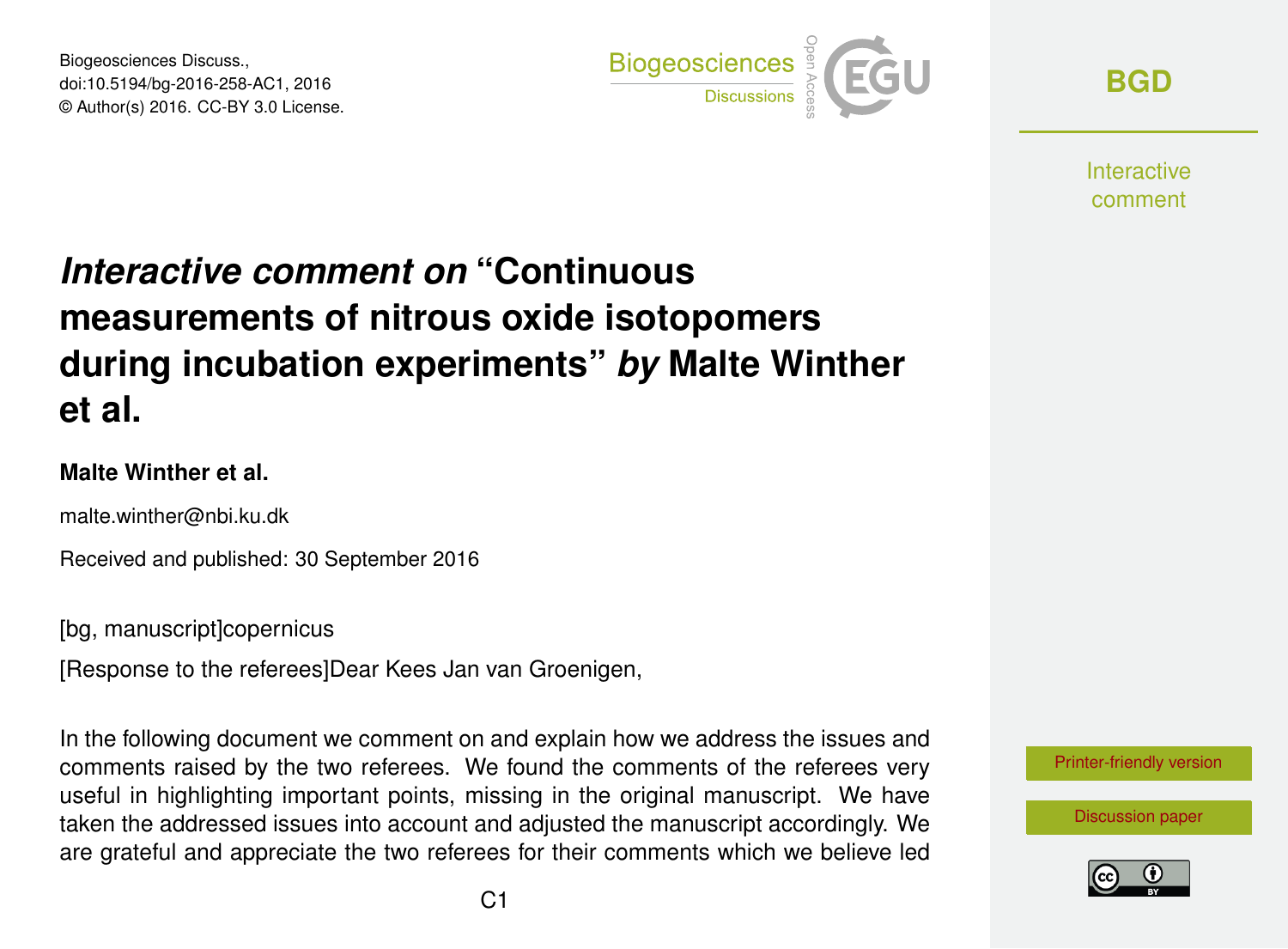to an improved version of the manuscript.

One major point that both reviewers raised is the analyzers dependence on the presence of oxygen. We indeed forgot to make this correction which however has no effect on the isotopic fractionation we find. The correction is now included.

In the editing process we found a small mistake in the calculations of the combined standard deviation of our standard gasses. This has been corrected in the revised version of the manuscript.

Thank you for the consideration,

[Response to referee comment # 1]

#### **General comments:**

The manuscript of Malte Winther and co-authors with the title "Continuous measurements of nitrous oxide isotopomers during incubation experiments" presents measurements of N<sub>2</sub>O isotopic composition ( $\delta^{15}$ N $^{\alpha}$  and  $\delta^{15}$ N $^{\beta}$ ) with a prototype Picarro CRDS analyser. Research on GHG isotopologues is very active and the manuscript is therefore timely and of high interest for readers of Biogeosciences and potential future users of this technique. The wording is colloquial and should be strongly improved. I have a number of suggestions for technical corrections the authors have to consider for improving the consistency and readability of the manuscript.

The manuscript gives details on "prototype" applications of the novel technique on  $N_2O$ produced by two bacterial strains. I have strong concerns, regarding the interpretation of results using a simplified modelling approach, which in the end leads to results for isotope enrichment factors  $(\epsilon_{SP})$ , which are in contrast to existing literature! I would strongly recommend to either reassess the data analysis + interpretation or focus more on performance tests of the developed analyser and mention the limitations of the ap**[BGD](http://www.biogeosciences-discuss.net/)**

Interactive comment

[Printer-friendly version](http://www.biogeosciences-discuss.net/bg-2016-258/bg-2016-258-AC1-print.pdf)

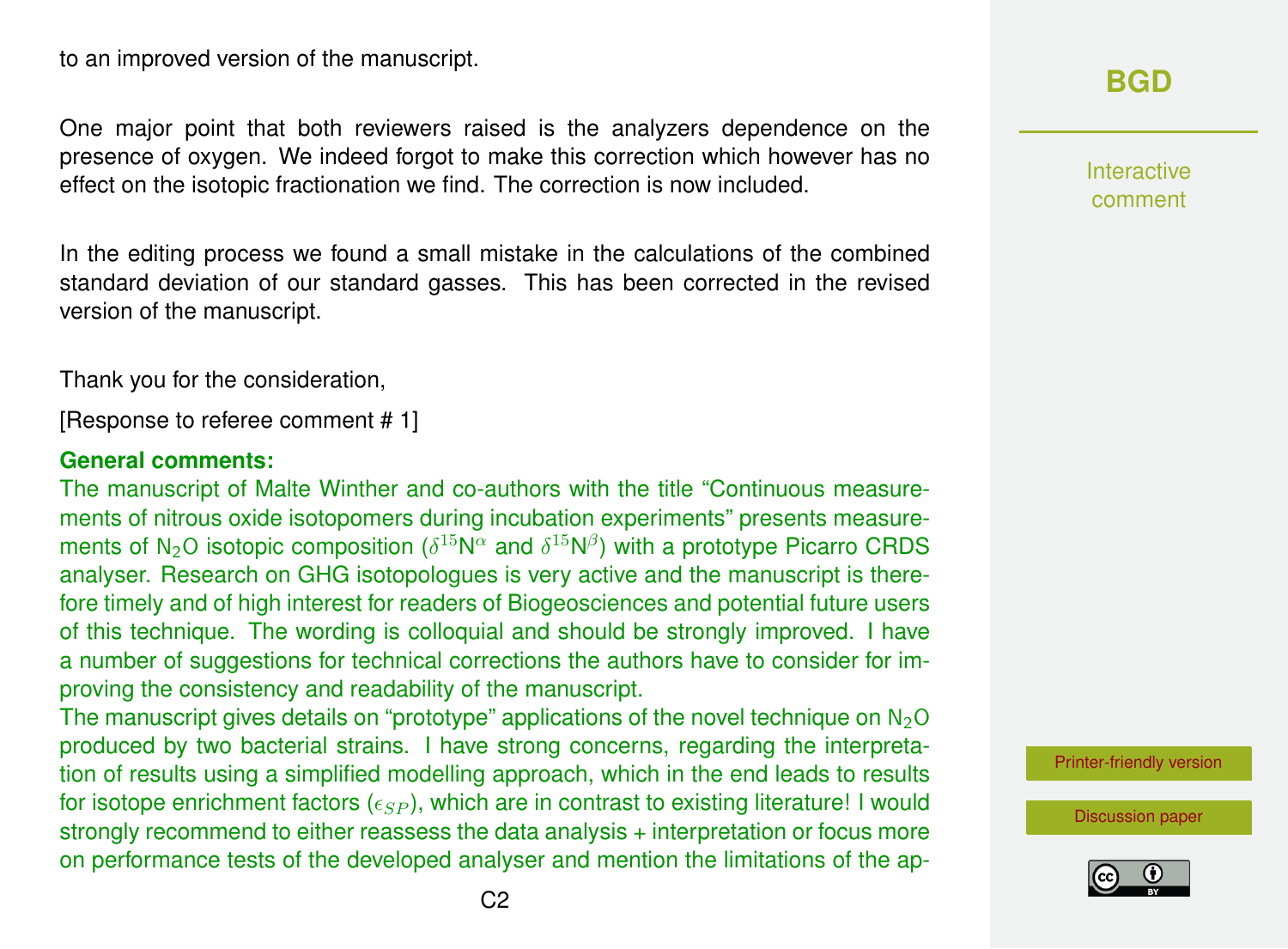#### plied approach.

Moreover, the manuscript gives the impression that this is the first time that  $N_2O$  isotopomers were analysed continuously by mid-infrared spectroscopy. The author ignore previously published using a similar CRDS analyser (D. V. Erler et al., Limnol. Oceanogr. Methods 13, 391–401 (2015)) and several years earlier with mid-infrared absorption spectroscopy QCLAS (see specific comments below related to page 2 Line 20). The respective citations have to be included in the manuscript before publication! In summary, I suggest publication in Biogeosciences after careful revisions.

All above comments are detailed below and we respond to them under specific comments.

#### Specific comments:

Page 1 Line 3 -5: I would suggest to rephrase this sentence possibly to: "In the linear N=N=O molecule 15N substitution is possible in two distinct positions, central and terminal. The respective molecules, 14N15NO and 15N14NO, are called isotopomers."

We rephrased the sentence as suggested.

Page 1 Line 5: The sentence is colloquial and should be changed to something like: "... that  $N_2O$  produced by nitrifying or denitrifying microbes exhibits a different relative abundance of both isotopomers."

We agree and have rephrased the sentence in the revised version. Now we write:"It has been demonstrated that  $N_2O$  produced by nitrifying or denitrifying microbes exhibits a different relative abundance of both isotopomers."

### **[BGD](http://www.biogeosciences-discuss.net/)**

Interactive comment

[Printer-friendly version](http://www.biogeosciences-discuss.net/bg-2016-258/bg-2016-258-AC1-print.pdf)

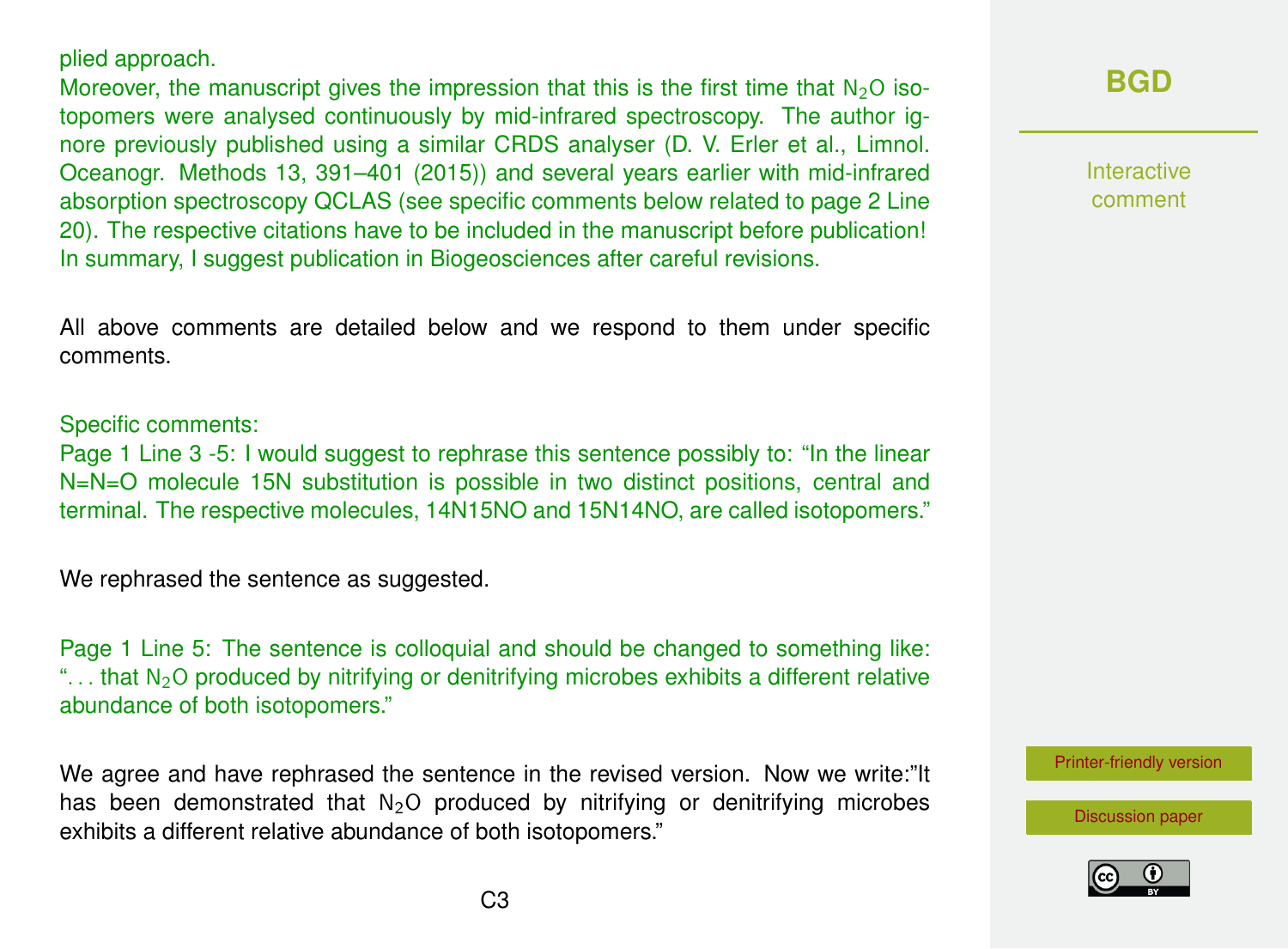### Page 1 Line 6: Please define the term "site preference".

In the revised version, we write: "Therefore, measurements of the site preference (difference in the abundance of the two isotopomers) in  $N<sub>2</sub>O$  can be used to..."

Page 1 Line 7: What is the meaning of the term "in the order of days" – would it not be feasible to perform analysis for weeks or even months – please comment?

It is certainly feasible to perform continuous measurements over a longer period of time. The analyzer is not the limit it is rather the leak rate of the setup. What we meant here was that our experiments took place over a couple of days. We removed the statement as it leads to a misunderstanding as we can see from the reviewers comment.

Page 1 Line 10: The term "position dependent measurement" might be changed to" analysis of  $N<sub>2</sub>O$  isotopomers" or similar.

As suggested we changed the sentence to: "The continuous analysis of  $N_2O$  isotopomers reveal the....".

Page 1 Line 16: The limitations of the applied data analysis, in particular to disentangle  $N<sub>2</sub>O$  production and  $N<sub>2</sub>O$  reduction should be mentioned. In addition, the discrepancy of the enrichment factor  $\epsilon_{SP}$  for N<sub>2</sub>O reduction with existing literature should be mentioned or the number deleted from the abstract.

The limitations of our analyses are discussed in detail throughout the manuscript. We

### **[BGD](http://www.biogeosciences-discuss.net/)**

Interactive comment

[Printer-friendly version](http://www.biogeosciences-discuss.net/bg-2016-258/bg-2016-258-AC1-print.pdf)

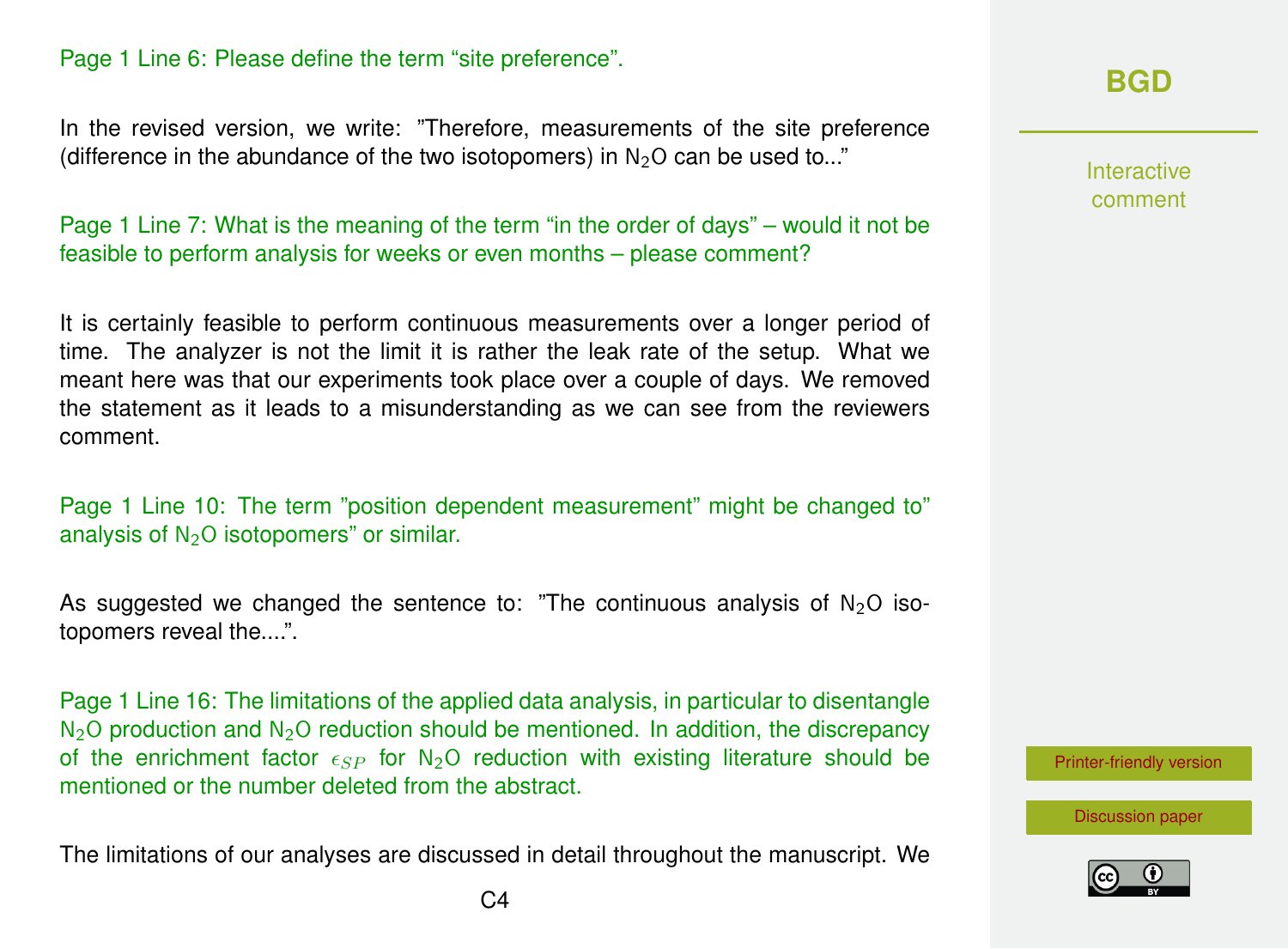believe that our results are robust and that a focus on the limitations in the abstract is not appropriate, though a sentence has been added to the abstract: "The slightly increased isotopic fractionation during reduction is believed to be due to diffusive isotopic fractionation and kinetic isotope effect."

Page 2 Line 17: The positions in the N<sub>2</sub>O molecule are named  $\alpha$  and  $\beta$  but not the isotopomers, please correct.

We changed the sentence to: "The position in the N<sub>2</sub>O molecule are named  $^{15}N^{\alpha}$  and  $15N^{\beta}$  or short  $\alpha$  and  $\beta$  for  $14N^{15}N^{16}O$  and  $15N^{14}N^{16}O$ , respectively".

#### Page 2 Line 20: "... spectral regions ..."

The sentence has been changed to: "... the two isotopomers providing spectral regions where absorptions of the two isotopomers do not overlap."

Page 2 Line 20: Mid-infrared spectroscopy and exactly the same spectral region (around 2188 cm-1) was already applied earlier for continuous analysis of  $N_2O$ isotopologues. The authors have to cite the respective publications: H. Wächter et al. Optics Express 16 (12), 9239-9244 (2008), J. Heil et al. Geochimica et Cosmochimica Acta 139, 72–82 (2014), J. R. Köster et al. Rapid Commun. Mass Spectrom. 27, 216–222 (2013), J. Mohn et al. Atmos. Meas. Tech., 5, 1601–1609 (2012).

We agree and have added the references as requested.

Page 2 Line 25: The international isotope ratio scale is AIR-N2 and the standard is

**Interactive** comment

[Printer-friendly version](http://www.biogeosciences-discuss.net/bg-2016-258/bg-2016-258-AC1-print.pdf)

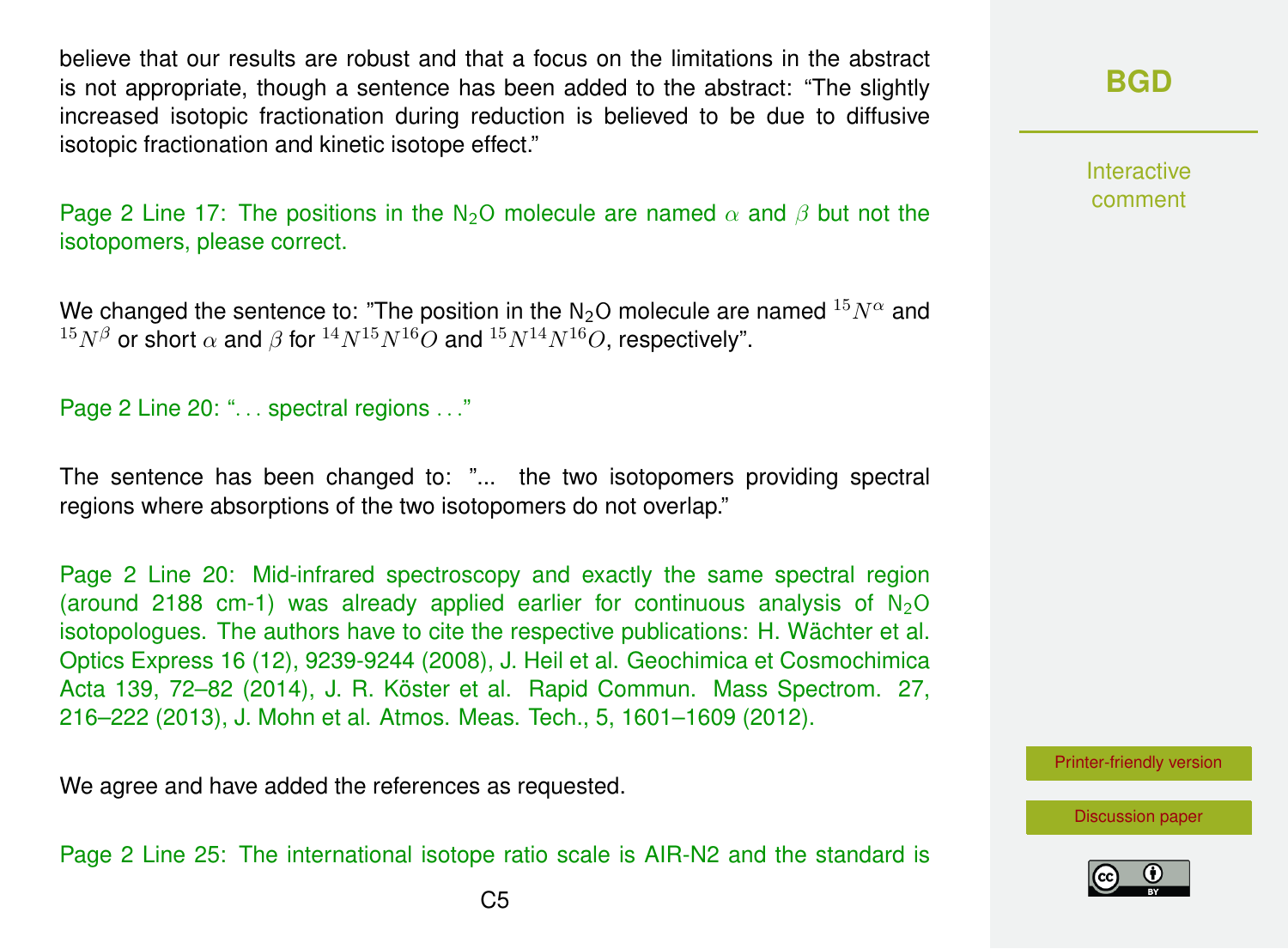#### atmospheric nitrogen.

We agree and the sentence has been changed accordingly.

Page 3 Lines  $0 - 17$ : Please add a few sentences on the effect of  $N_2O$  reduction on the  $N<sub>2</sub>O$  isotopic composition.

In the revised version the following has been added: "The cleavage of the covalent N=O bond of N<sub>2</sub>O leading to N<sub>2</sub> and H<sub>2</sub>O is the result of N<sub>2</sub>O reduction during bacterial denitrification. According to kinetic isotope theory, the cleavage of  $N<sub>2</sub>O$  is expected to have an increased fractionation effect on  $^{15}N^{\beta},$  due to the weaker N $-$ O bond, diffusion into the cell, and enzymatic reduction.  $N<sub>2</sub>O$  reduction during bacterial denitrification is therefore expected to lead to an increase in SP. (Popp et al., 2002; Tilsner et al., 2003; Wrage et al., 2004)"

#### Page 3 Line 20: "determined"

The spelling error has been corrected.

Page 3 Line 25: Please rephrase the term "14N absorption feature".

We agree that the term  $14N$  in N<sub>2</sub>O has not been defined. We added the definition further up in the manuscript when it is mentioned for the first time.

Page 3 Line 26 – 28: Please give information for which "time interval" the precision values are given.

### **[BGD](http://www.biogeosciences-discuss.net/)**

Interactive comment

[Printer-friendly version](http://www.biogeosciences-discuss.net/bg-2016-258/bg-2016-258-AC1-print.pdf)

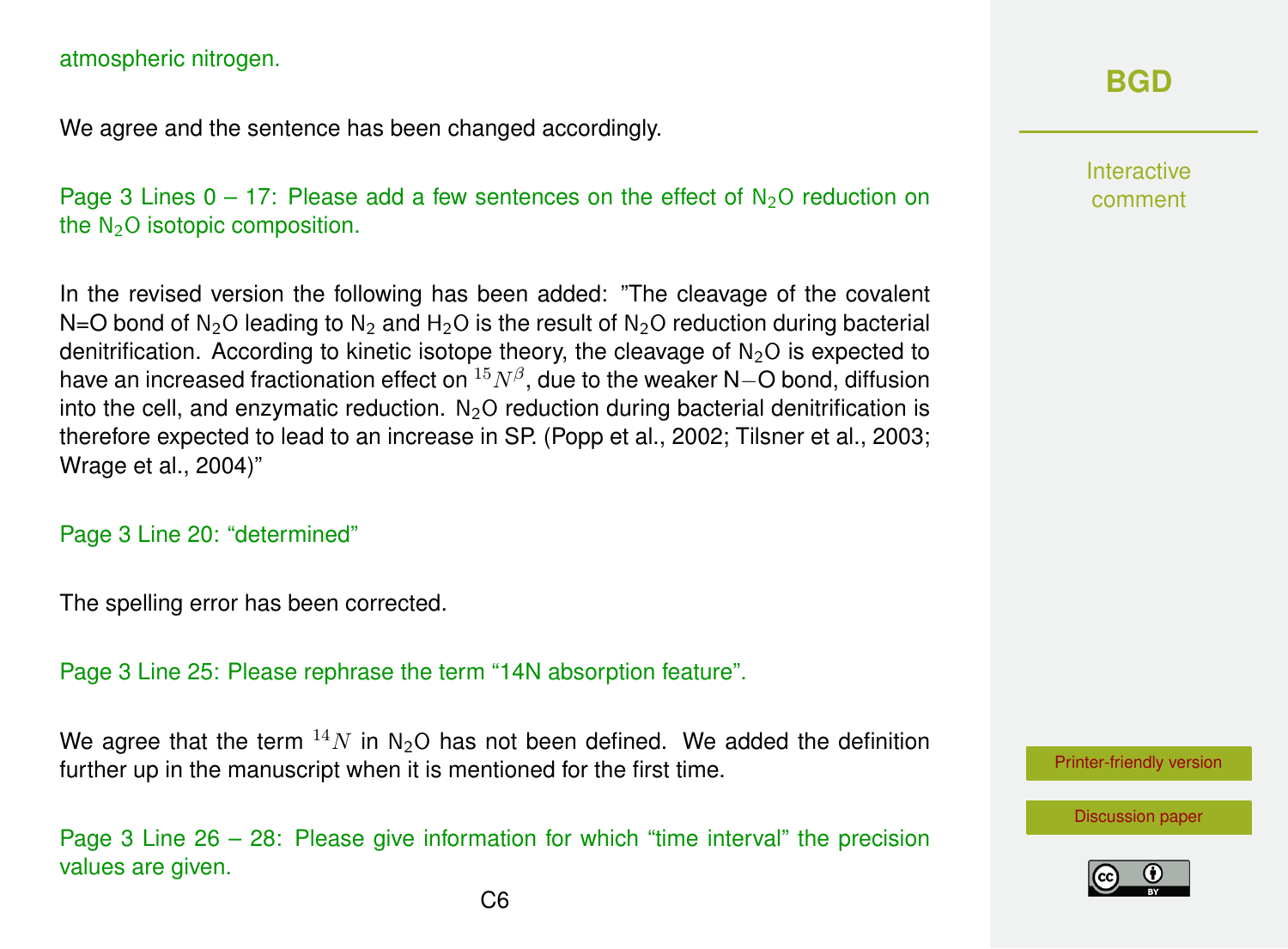In the revised version we write: "The typical precision of the instrument over 10 minutes averaging is  $< 0.3$  ppb for the N<sub>2</sub>O mixing ratio and  $< 0.4$  for each of the delta values of the isotopomers for concentrations in the range of 200 ppb – 2000 ppb."

#### Page 4 Line 0 ff: Was there any provision to avoid under- or overpressure in the setup?

The system is operated at ambient pressure. We have added a sentence to clarify this: "The resulting overpressure in the incubator is released prior to switching back to the closed loop position."

Page 4 Line 7: Flushing the system with N2 most probably has changed the O2/N2 ratio in the setup, which in turn would have affected the analysis of  $N_2O$  isotopologues  $-$  please comment? The statement given on page 6 Line  $7 - 8$  is not sufficient as the gas matrix (O2/N2 ratio), i.e. differences in pressure broadening, is known to affect the of the analysed spectral lines (e.g. D. V. Erler et al., Limnol. Oceanogr. Methods 13, 391–401 (2015)).

We would like to thank both referee #1 and referee #2 for bringing up this important point. The  $N_2/Q_2$  ratio has indeed a significant effect on measurements of the isotopomers of  $N_2O$ , when using the Picarro G5101-i analyzer. This oxygen dependence effect, as first presented by Erler et al. (2015), has a linear dependence on the isotopomers.

In our incubation experiments no  $O<sub>2</sub>$  is available in the incubation system. However, our instrument has been calibrated with  $N_2O$  in  $N_2/O_2$  at atmospheric ratio. This fact got lost in our analyses and all data needs to be corrected for a constant offset. However, since the offset is constant it has no effect on the isotope enrichment factors.

### **[BGD](http://www.biogeosciences-discuss.net/)**

Interactive comment

[Printer-friendly version](http://www.biogeosciences-discuss.net/bg-2016-258/bg-2016-258-AC1-print.pdf)

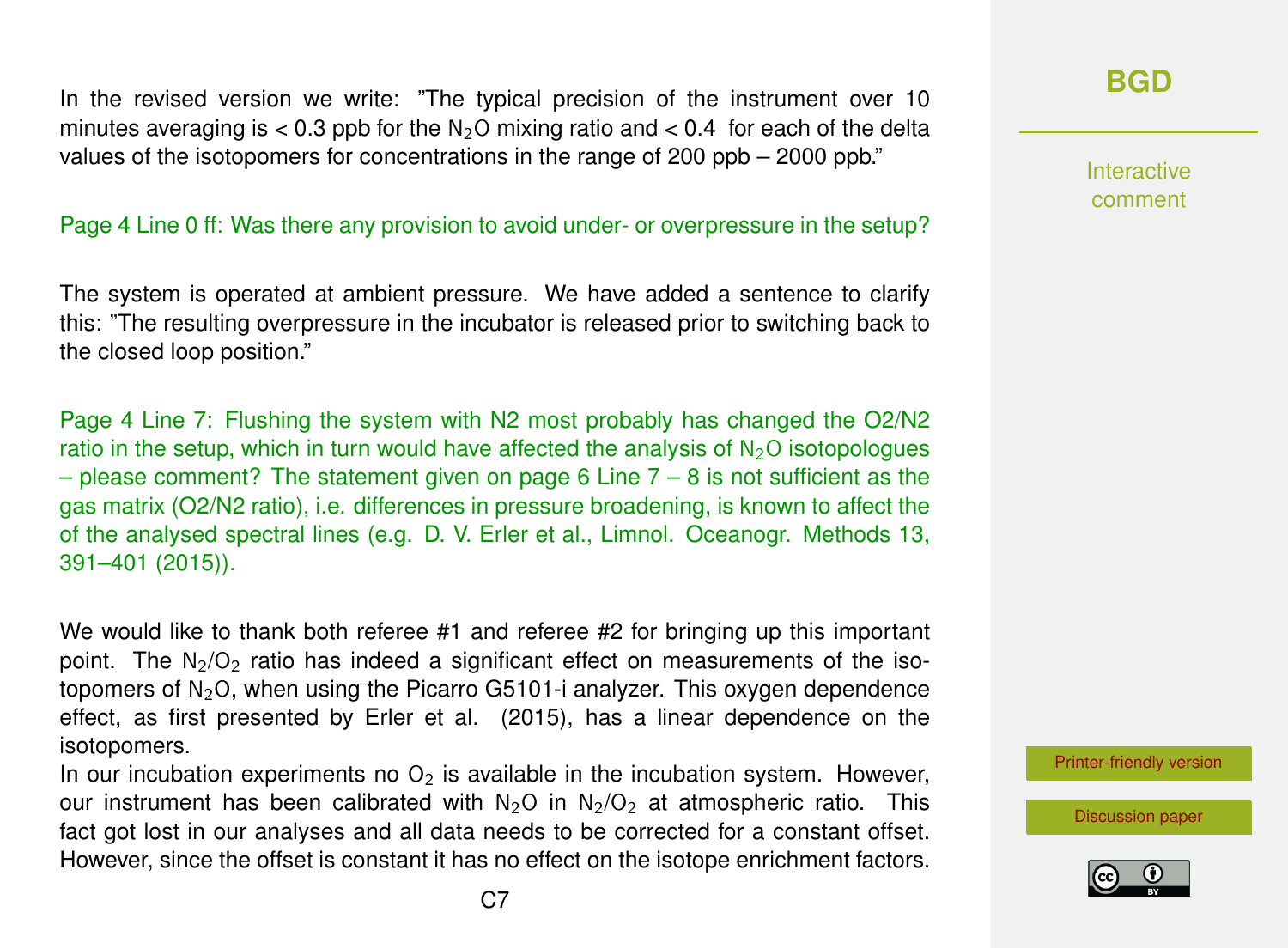We have performed experiments similar to the once presented by Erler et al. (2015). Our experiments (although a different approach) show the same linear dependence on  $O<sub>2</sub>$  concentration for the isotopomers. In the revised version all data is presented with the correction for the addressed effect. In the process of incorporating the  $O<sub>2</sub>$ dependence a small fault in the original data analysis script was noticed and corrected. This has lead to a small change in the isotopic fractionation values presented in tables 2, 3, and 4, providing adjustments which are within the order of the reported deviations. We stress that the  $O<sub>2</sub>$  dependence has no effect on the results of our study, namely the isotope enrichment factors.

We will include the experiments concerning the oxygen dependence of the analyzer in a supplement to the publication.

Page 5 Line 1: If the two diluted gases are new standard gases they might be named different than the original ones.

The two new standard gasses have an identical isotopic composition as the original pure standards. To make that clear we kept the original name but added CIC in front.

Page 5 Line 3 – 14: The two statements "measured according to an international standard reference" and "relative to atmospheric air" is contradictory as the primary anchor of the international scale is atmospheric  $N^2$  and not  $N^2O$  – please correct. If measurements were anchored to atmospheric  $N_2O$  please give the values which were adopted for  $\delta^{15}\mathsf{N}^\alpha$  and  $\delta^{15}\mathsf{N}^\beta$  of atmospheric N<sub>2</sub>O by different laboratories.

We agree that the statements were incorrect, and this has been corrected. In the revised version the sentence reads: "All measurements were performed relative to our standard gasses anchored to atmospheric N<sub>2</sub>. Our position dependent  $\delta^{15}N$ 

# **[BGD](http://www.biogeosciences-discuss.net/)**

Interactive comment

[Printer-friendly version](http://www.biogeosciences-discuss.net/bg-2016-258/bg-2016-258-AC1-print.pdf)

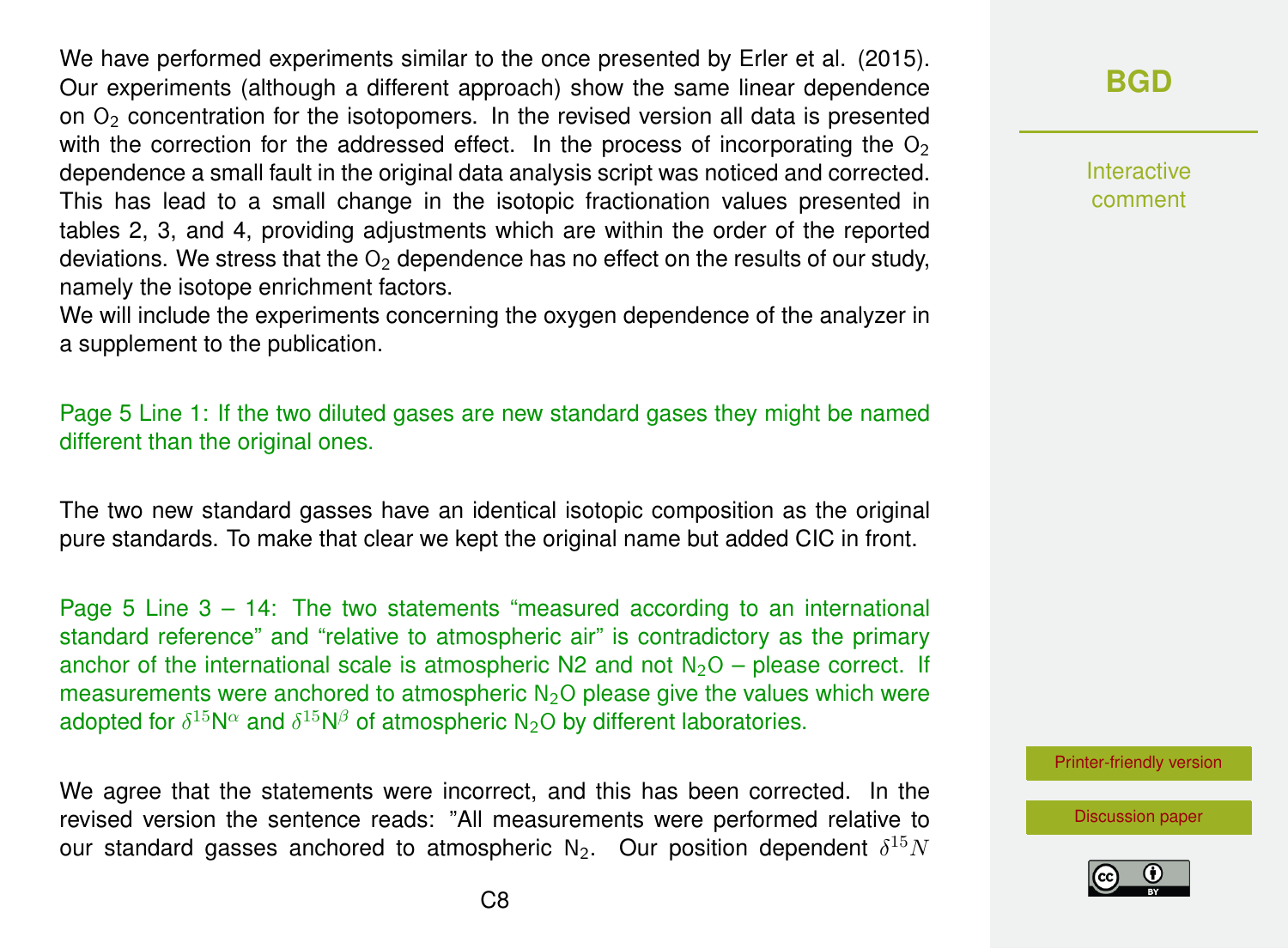measurements are reported relative to atmospheric N<sub>2</sub>."

### **[BGD](http://www.biogeosciences-discuss.net/)**

Interactive comment

[Printer-friendly version](http://www.biogeosciences-discuss.net/bg-2016-258/bg-2016-258-AC1-print.pdf)

[Discussion paper](http://www.biogeosciences-discuss.net/bg-2016-258)



C<sub>9</sub>

Page 5 Line 3 – 14: The spread of results observed by different laboratories for the same calibration gas is considerable. This should be mentioned in the text with reference to a recent inter-laboratory campaign, which showed similar results (Mohn et al. Rapid Commun. Mass Spectrom. 28, 1995–2007 (2014)).

We thank the referee for pointing out this publication. The section in question has been adjusted accordingly and is now: "The standard deviation (Table 1) that we see from our measurements are similar to those presented by Mohn et al. (2014)."

In addition it should be mentioned that Tokyo Institute of Technology is supposed to be the only laboratory in the group to anchor their measurements to the AIR-N2 scale through NH4NO3 thermal decomposition.

ll of the laboratories anchor their measurements to AIR-N2.

Page 6 Section 2.5: All acronyms should be defined in the text.

All acronyms are defined in the revised version.

Page 6 Line 14: Rs is supposed to be the isotope ratio of the substrate at time t.

Correct, the wording has been changed accordingly.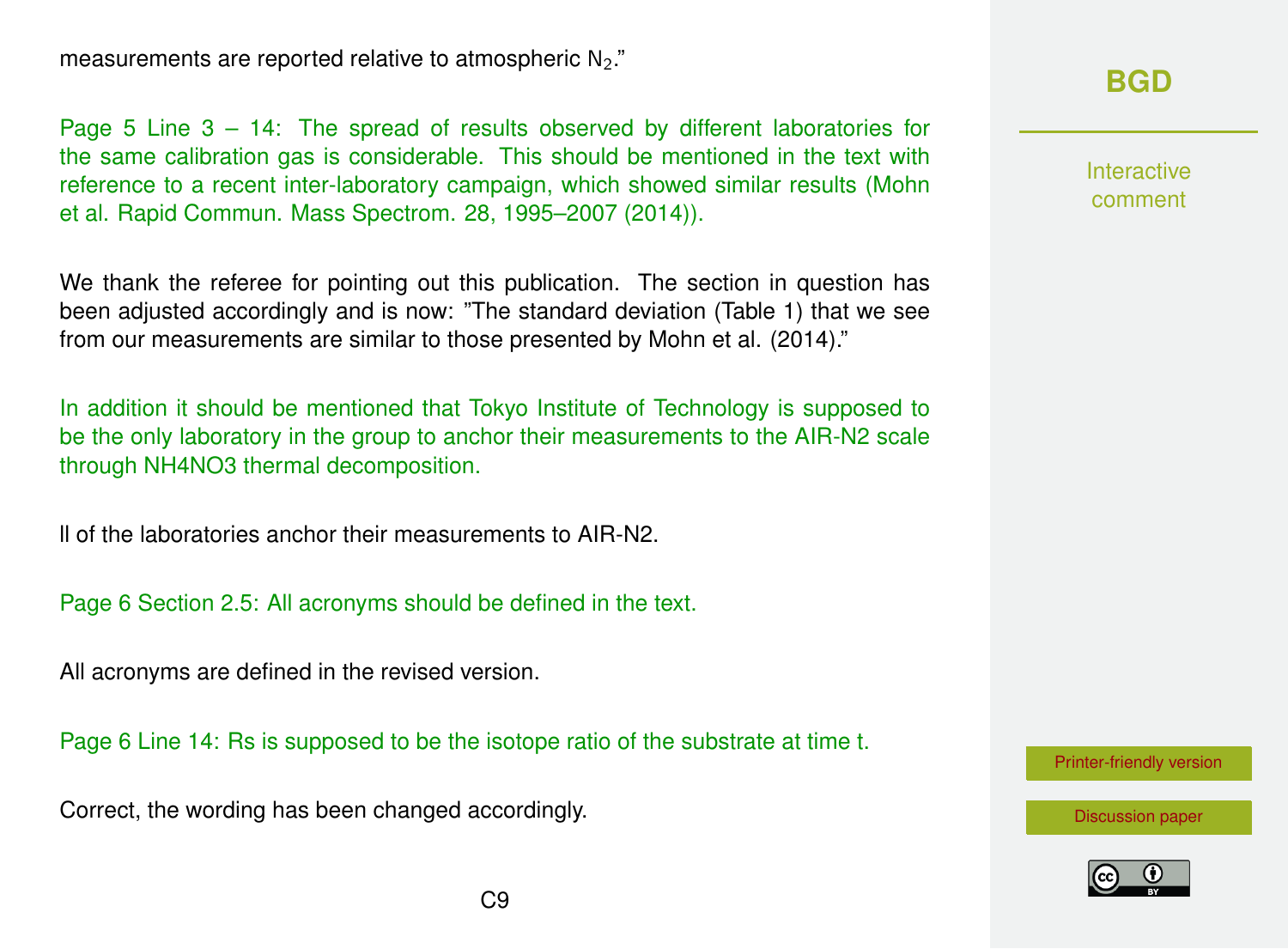Page 6 Line 15: For " $\varepsilon$ " the wording "enrichment factor" is usually applied (e.g. Well et al. JOURNAL OF GEOPHYSICAL RESEARCH, VOL. 114, G02020 (2009)) – please correct throughout the text.

We thank the referee for bringing this issue up. Throughout the manuscript we have changed "isotope enrichment" with "isotopic fractionation" according to Coplen, (2011).

Page 6 Line 16: "We did not measure . . ."

Corrected.

Page 6 Line 17: The statement "has to be identical" might be too strong and should be replaced by "can be used to estimate".

We disagree: When all  $KNO<sub>3</sub>$  has reacted to  $N<sub>2</sub>O$  the initial isotopic composition of  $KNO<sub>3</sub>$  and the final isotopic composition in N<sub>2</sub>O are identical by definition. However, due to the experimental uncertainty we do agree that the measurement gives only an estimate of the initial composition. We reworded to make this clear.

"By definition when all  $KNO<sub>3</sub>$  has reacted to  $N<sub>2</sub>O$ , its isotopic composition is identical to the initial composition of  $KNO_3$ . The final isotopic values of N<sub>2</sub>O for P. chlororaphis can therefore be used to estimate the initial isotopic composition of  $KNO<sub>3</sub>$ ."

Page 6 Line 19: "... the bulk 15N/14N isotope ratio ..."

**Corrected** 

Interactive comment

[Printer-friendly version](http://www.biogeosciences-discuss.net/bg-2016-258/bg-2016-258-AC1-print.pdf)

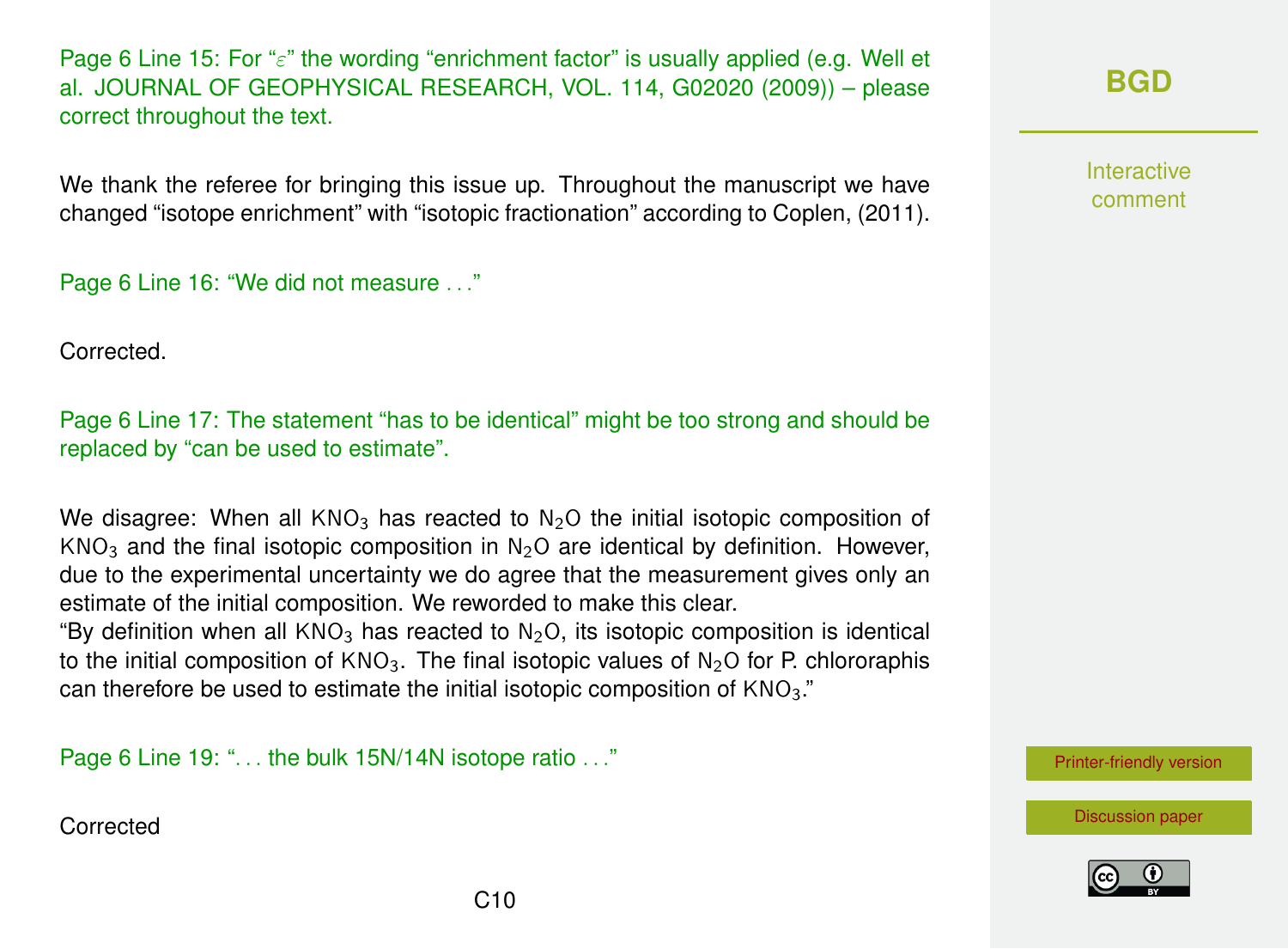Corrected.

Page & Formula 4: It should be "Rs,0" instead of "R0".

Corrected.

Page 7 Formula 8: Some of the acronyms are not defined and for " $\varphi$ " " $T\alpha$ " might be correct.

The missing acronyms are defined in the revised version.

Page 7 Formula  $9 + 10$ : It is hard to follow the argumentation as some of the acronyms are not explained in the text. Please add the definition and give more details on the derivation of the formula and the involved literature.

The missing acronyms are defined in the revised version.

Equations 9 and 10 are original (we are not aware that Rayleigh fractionation for isotopomers has been formulated elsewhere). We changed the formulation to make that clear.

Page 7 Line 7: The assumption that the ratio of reduction and production rate is constant is highly questionably based on past experimental evidence (e.g. Lewicka et al., Rapid Commun. Mass Spectrom. 29, 269–282 (2015)) – please comment?

# **[BGD](http://www.biogeosciences-discuss.net/)**

Interactive comment

[Printer-friendly version](http://www.biogeosciences-discuss.net/bg-2016-258/bg-2016-258-AC1-print.pdf)

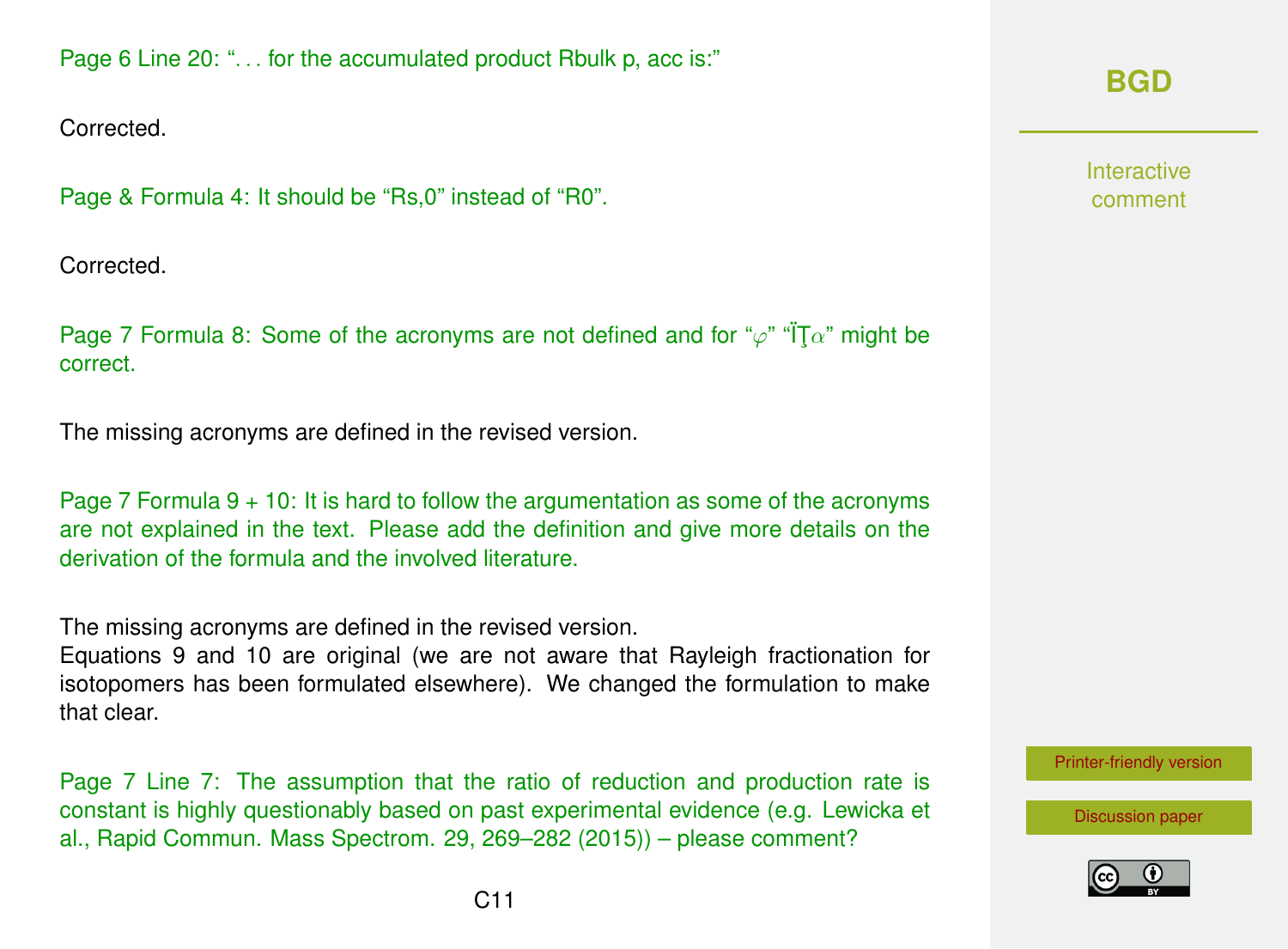As far as we understand Lewicka et al. were able to separate production and reduction steps and observe different rates. It seems that both production and reduction rates were quite constant throughout their experiment, which seems to favor of our assumption. However, we did not find a statement about the ratio of production versus reduction. Also their experiment is not directly comparable to ours as they work with a bacterial community not with individual bacteria.

We clearly state that a constant ratio between reduction and production rate is an assumption. We agree that this may be different but from our experiments we are not able to tell. A constant ratio is the most conservative assumption we can make.

Page 7 Line  $21 - 22$ : This sentence might be wrong, as the "net production rate" is negative after the point of maximum  $N_2O$  concentration (Figure 3) – please clarify?

Rephrasing to: "For P. fluorescens the section of production is defined as being from the start of the measurements until the net production (net emission) rate turns negative."

Page 7 Line 30: The term "CDC" is given here for the first time, please define.

Changed to: " The models are fitted using both the concentration dependent corrected (CDC) data and..."

Page 8 Line 4: "Éč" was defined as ratio between reduction and production rate (page 7 Line  $6 - 7$ ) and is named reduction correction parameter here – please unify.

We agree on the issue and have changed the wording accordingly. "  $N_2O$  depends

Interactive comment

[Printer-friendly version](http://www.biogeosciences-discuss.net/bg-2016-258/bg-2016-258-AC1-print.pdf)

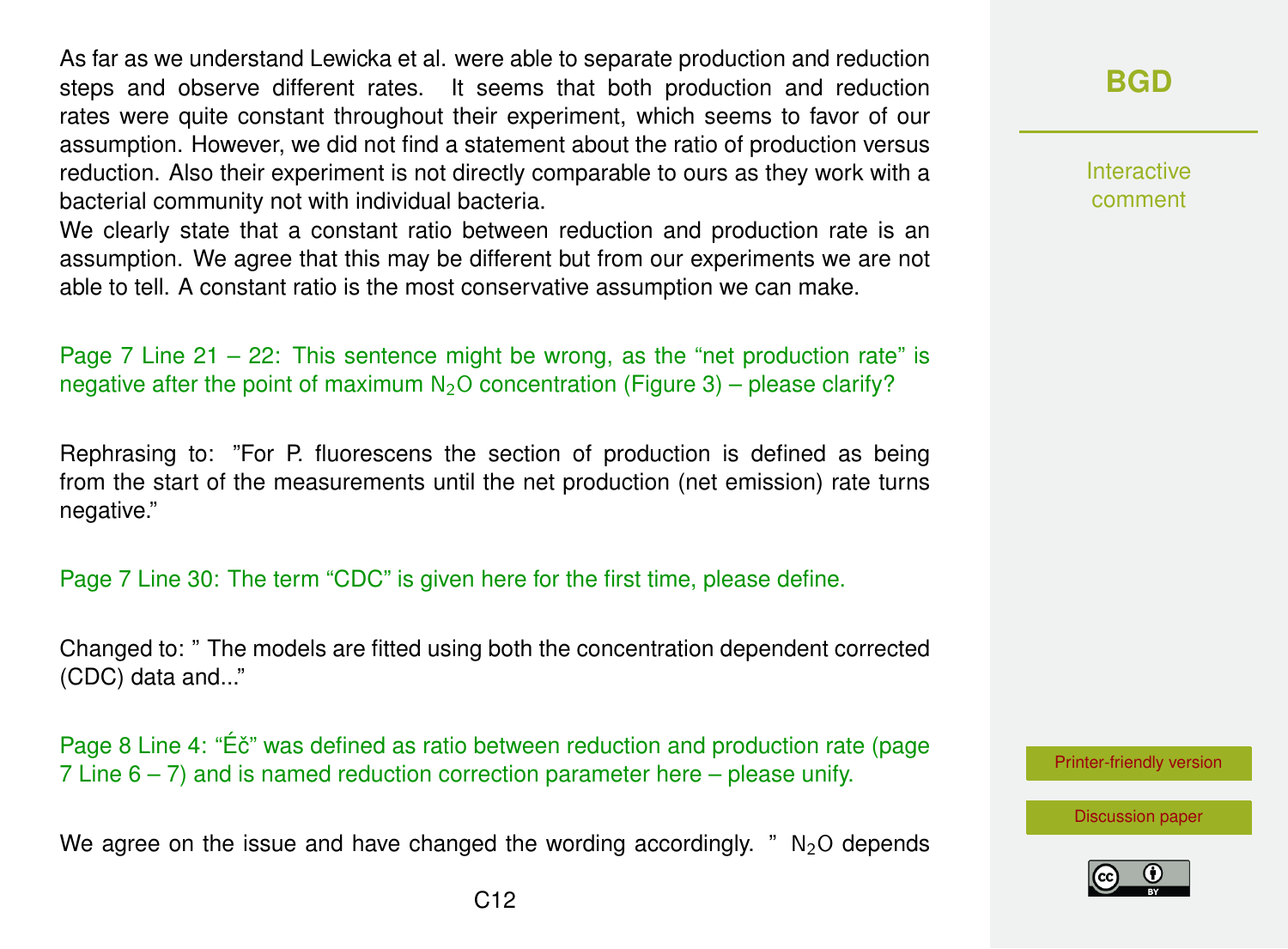on the ratio between reduction rate and production rate, from here referred to as the reduction correction parameter  $(\gamma)$ ."

Page 8 Line 27: The statement, that  $N_2O$  production is absent when both  $\delta^{15}N^{\alpha}$  and  $\delta^{15}$ N $\beta$  decrease is without proof – please comment?

| That production is absent is not intended as a statement, but rather an assumption                                                             |
|------------------------------------------------------------------------------------------------------------------------------------------------|
| for the further analysis. We emphasize this by writing: "We defined the start of the                                                           |
| section where P. fluorescens is only reducing N <sub>2</sub> O to the point where both $\delta^{15}N^{\alpha}$ and                             |
| $\delta^{15}N^{\beta}$ start decreasing (assumption based on reduction of $\delta^{15}N^{\alpha}$ , $\delta^{15}N^{\beta}$ , $\delta15N$ bulk, |
| and concentration)." $-$ on page 7 line 27                                                                                                     |

Page 8 Line 24: Please delete "the".

Corrected.

Page 8 Line 27: The wording "the bulk" is colloquial, please correct.

Corrected.

Page 9 Section 4 Discussion: Some statements in the discussion are in contrast to existing literature. Therefore, the authors should carefully check the interpretation of their results in relation to existing literature – details are given below.

See response to detailed comments below.

Interactive comment

[Printer-friendly version](http://www.biogeosciences-discuss.net/bg-2016-258/bg-2016-258-AC1-print.pdf)



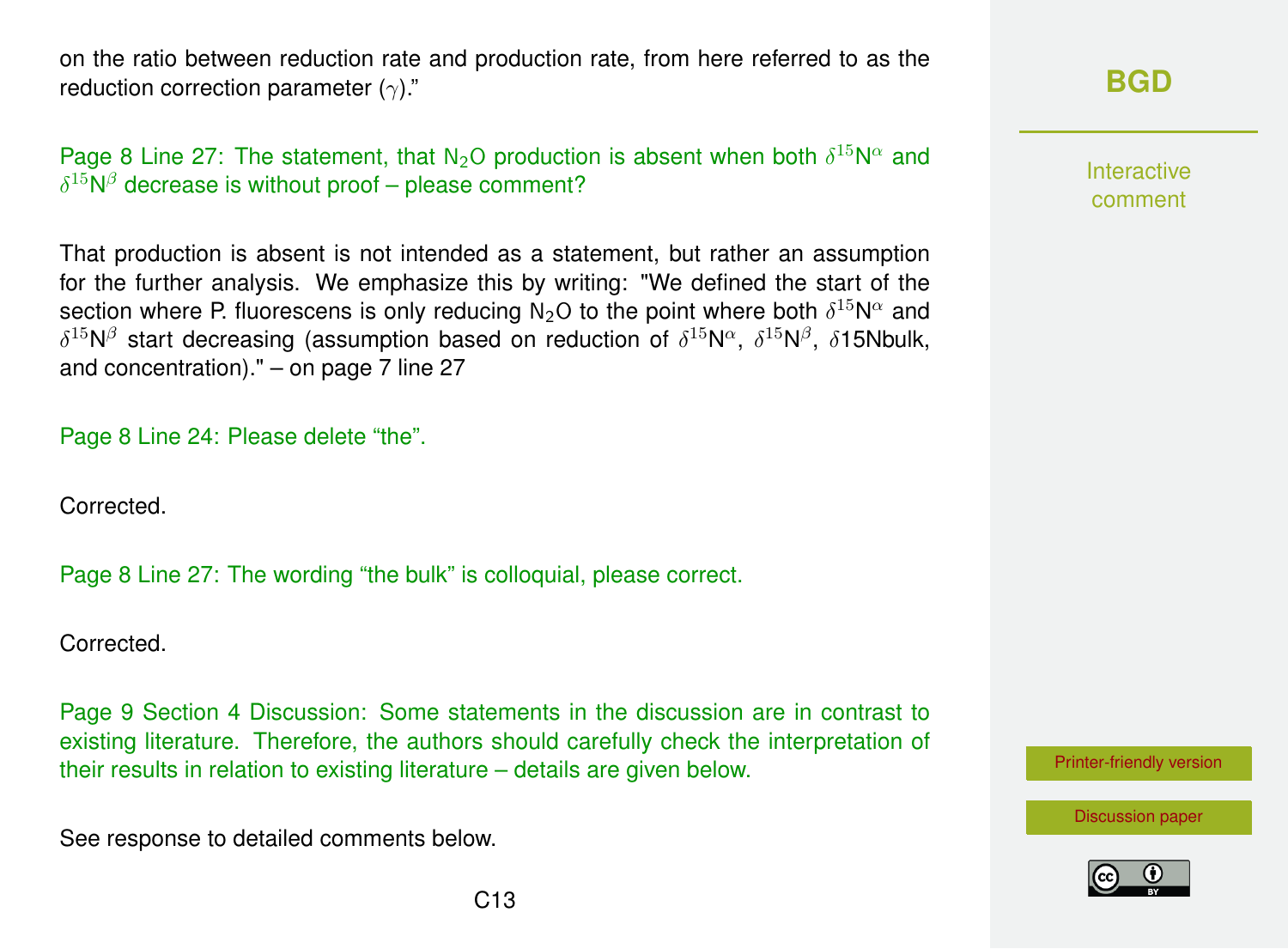### Page 9 Line 13: To clarify "nutrient" might be exchanged by "substrate".

Corrected.

Page 9 Line 18 – 19: The wording "the isotopomers are depleted" is colloquial as the term isotopomer relates to the molecules 15N14NO and 14N15NO.

The sentence is changed to: "We therefore find that the isotope enrichment is significantly increased for the isotopomers produced by *P. fluorescens* than for those produced by *P. chlororaphis*."

Page 9 Line 19: The wording "the Rayleigh" is colloquial please change.

The sentence is corrected to: "... since the Rayleigh model is calculated as product-tosubstrate fractionation."

### Page 9 Line 21: What are "measurements of P. chlororaphis"?

The sentence has been changed to: "This conclusion is based on measurements of two denitrifiers (*P. chlororaphis* (ATCC 43928) and *P. aureofaciens* (ATCC 13985))...."

Page 9 Line 23: The statement "that the conclusion applies to all denitrifying bacteria" is to strong based on the presented measurements and might be deleted.

We agree that the statement is too aggressive and it has therefore been deleted.

### **[BGD](http://www.biogeosciences-discuss.net/)**

Interactive comment

[Printer-friendly version](http://www.biogeosciences-discuss.net/bg-2016-258/bg-2016-258-AC1-print.pdf)



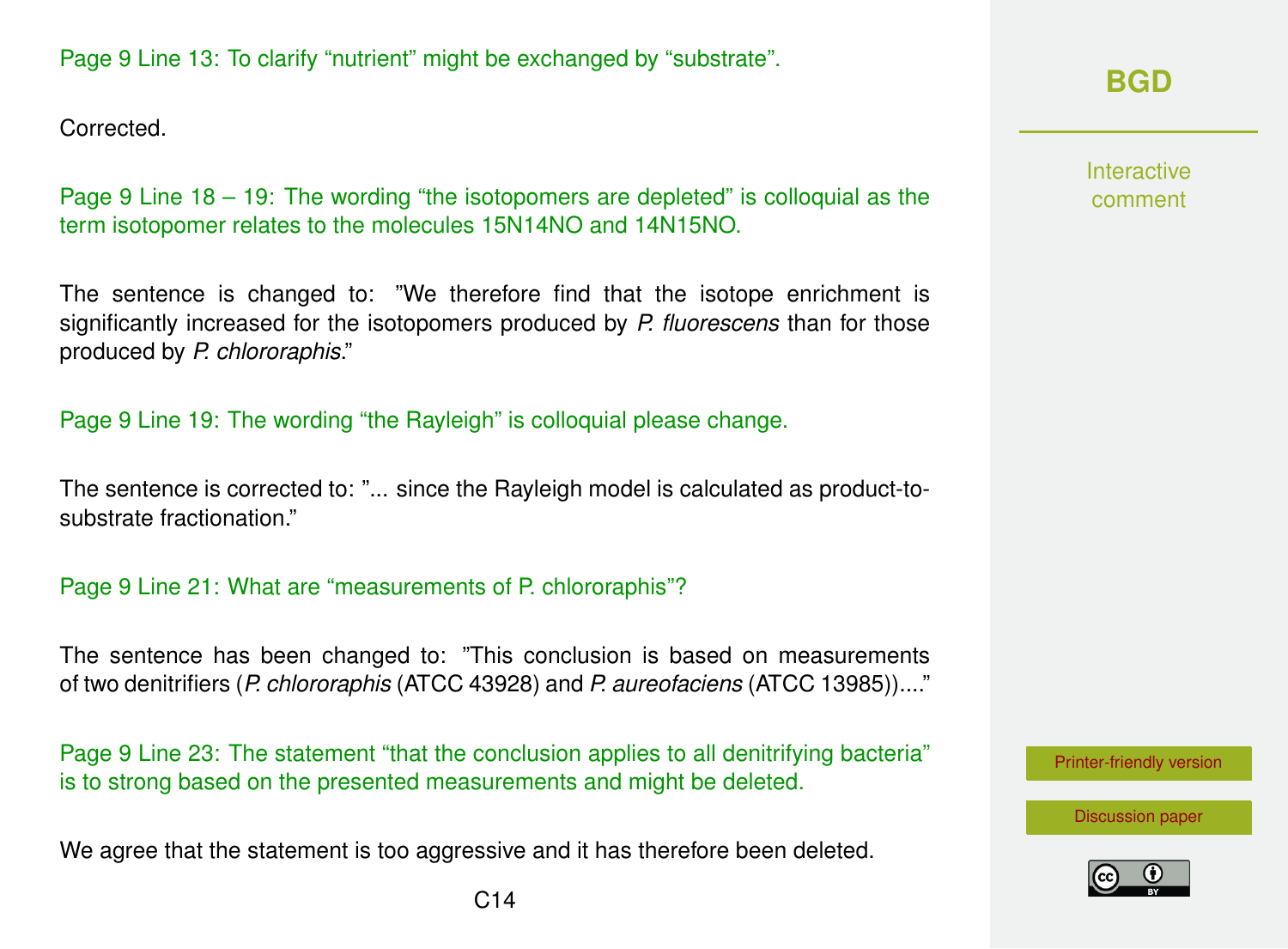Please also discuss results in relation to relevant work by other authors: e.g. Sakae Toyoda et al. Soil Biology & Biochemistry 37 1535–1545 (2005).

Thank you for bringing this study to our attention. We added: "Toyoda et al. (2005) present contrasting results for  $\epsilon_{SP}$  of *P. fluorescens* (ATCC 13525) of 23.3 . The results may, however, not be comparable to ours as Toyoda et al., suspect an abiological reaction within the incubation flask to be responsible for  $N_2O$  production in the incubation experiment."

Page 9 Line 24: The observed difference in the enrichment factor  $\epsilon_{bulk}$  could also be explained by just differences in the reaction rate as already demonstrated by A. Mariotti et al. Can. J. Soil Sci. 62: 221-241 (1982).

We thank the referee for pointing out this matter. We modified the section accordingly: "The observed difference in the isotopic fractionation during production of  $N<sub>2</sub>O$  could originate from 1) a difference in the production rate (Mariotti et al., 1982), or 2) a difference in the nitric oxide reductase enzymes. 1) The production rates in our experiments (Table 2 and 4) show an isotopic fractionation dependent on the production rate similar to the one observed by Mariotti et al. (1982). Our experiments show a production rate 10 times higher for *P. chlororaphis* than for *P. fluorescens*, which cf. Mariotti et al. (1982) would account for only approximately a 10 offset. We therefor believe that a change in production rate does not account for the 37.1 difference in isotopic fractionation."

Page 10 Line 9: R. Well et al. Rapid Commun. Mass Spectrom. 2008; 22: 2621–2628 published  $\epsilon_{SP}$  values for diffusion, which are in contrast to the authors speculation,

### **[BGD](http://www.biogeosciences-discuss.net/)**

**Interactive** comment

[Printer-friendly version](http://www.biogeosciences-discuss.net/bg-2016-258/bg-2016-258-AC1-print.pdf)

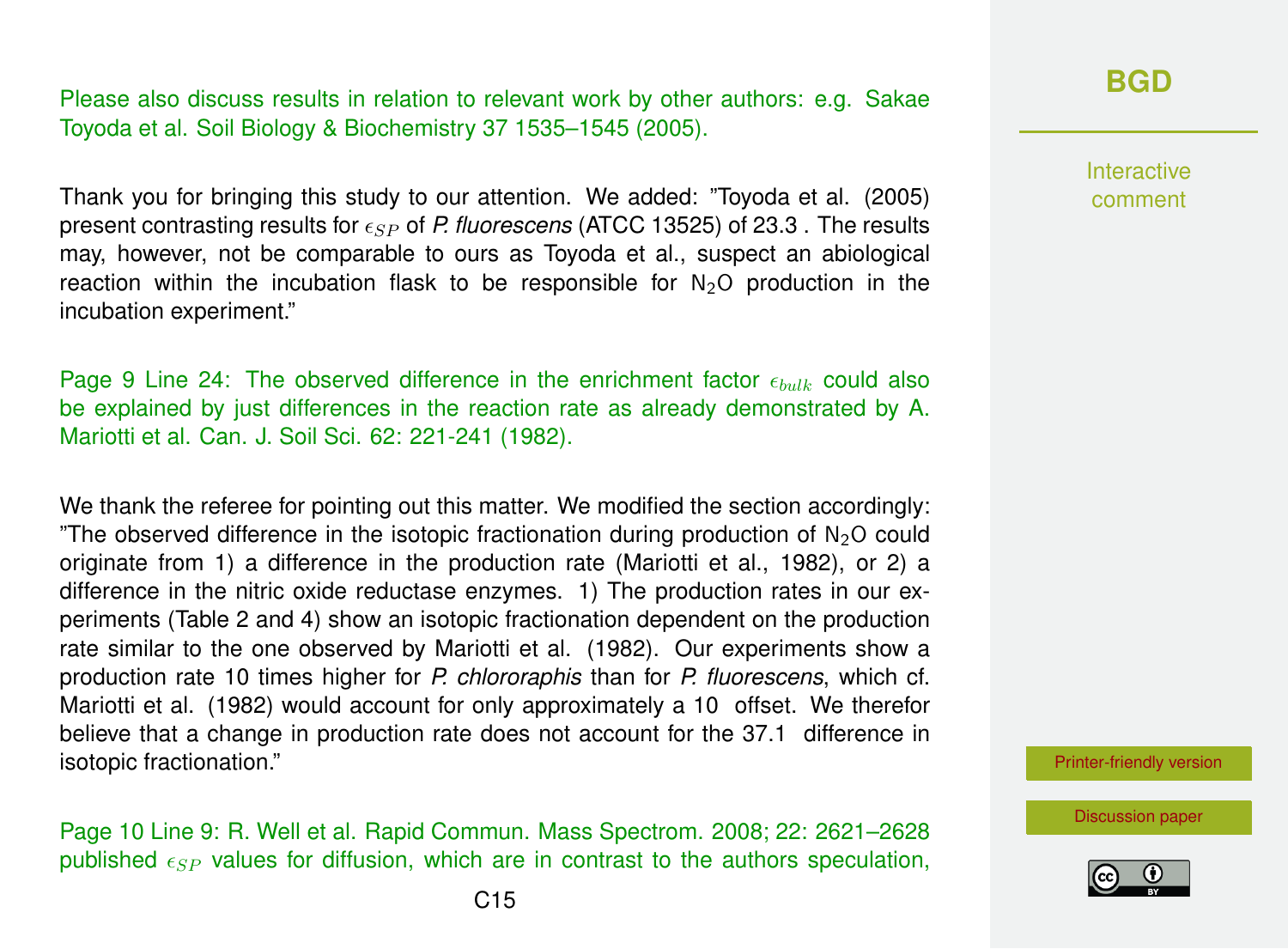We thank the referee for the comment, and we have changed the sentence: "As this is a diffusion driven process it is mass-dependent and a slight effect on SP is expected. This is also in line with the kinetic isotope effect theory which suggest a small offset towards higher  $\epsilon_{\alpha}$  and therefore higher  $\epsilon_{SP}$  (Popp et al., 2002; Tilsner et al., 2003; Wrage et al., 2004; Well and Flessa, 2008)."

Page 10 Line 24 – 25: The authors state that "for N<sub>2</sub>O reduction their results  $\epsilon_{bulk}$  and  $\epsilon_{SP}$ ) are in line with earlier studies". However, all previous studies consistently show negative  $\epsilon_{SP}$  values for N<sub>2</sub>O reduction, e.g. D. Lewicka Geochimica et Cosmochimica Acta 134 55–73 (2014); D. Lewicka et al. Rapid Commun. Mass Spectrom. 29, 269–282 (2015), R. Well et al. Rapid Commun. Mass Spectrom. 23: 2996–3002 (2009); J. R. Köster et al. Rapid Commun. Mass Spectrom., 27, 2363–2373 (2013). Please add references and comment!

We agree that the lines/section was incomplete and in need of further comments. "A number of studies have investigated  $N_2O$  originating from denitrification in soils (e.g. (Well and Flessa, 2009b; Köster et al., 2013a; Lewicka-Szczebak et al., 2014, 2015)). The results are only partly in accord with our findings for specific bacteria strains. I.e. they find consistently negative isotopic fractionation for SP while we find slightly positive values on average. Ostrom et al. (2007) investigated bacterial reduction of N<sub>2</sub>O using P. stutzeri and P. denitrificans, and the SP resulting from this bacterial reduction of  $N_2O$  was between -6.8 and -5. However, they note that while for high net production (predominantly production of  $N<sub>2</sub>O$ ) SP is negative while with reduced net production that goes with an increasing rate of reduction the SP value increases, in line with our finding. This is also in agreement with kinetic isotope theory presented e.g. (Popp et al., 2002; Tilsner et al., 2003; Wrage et al., 2004)."

Interactive comment

[Printer-friendly version](http://www.biogeosciences-discuss.net/bg-2016-258/bg-2016-258-AC1-print.pdf)

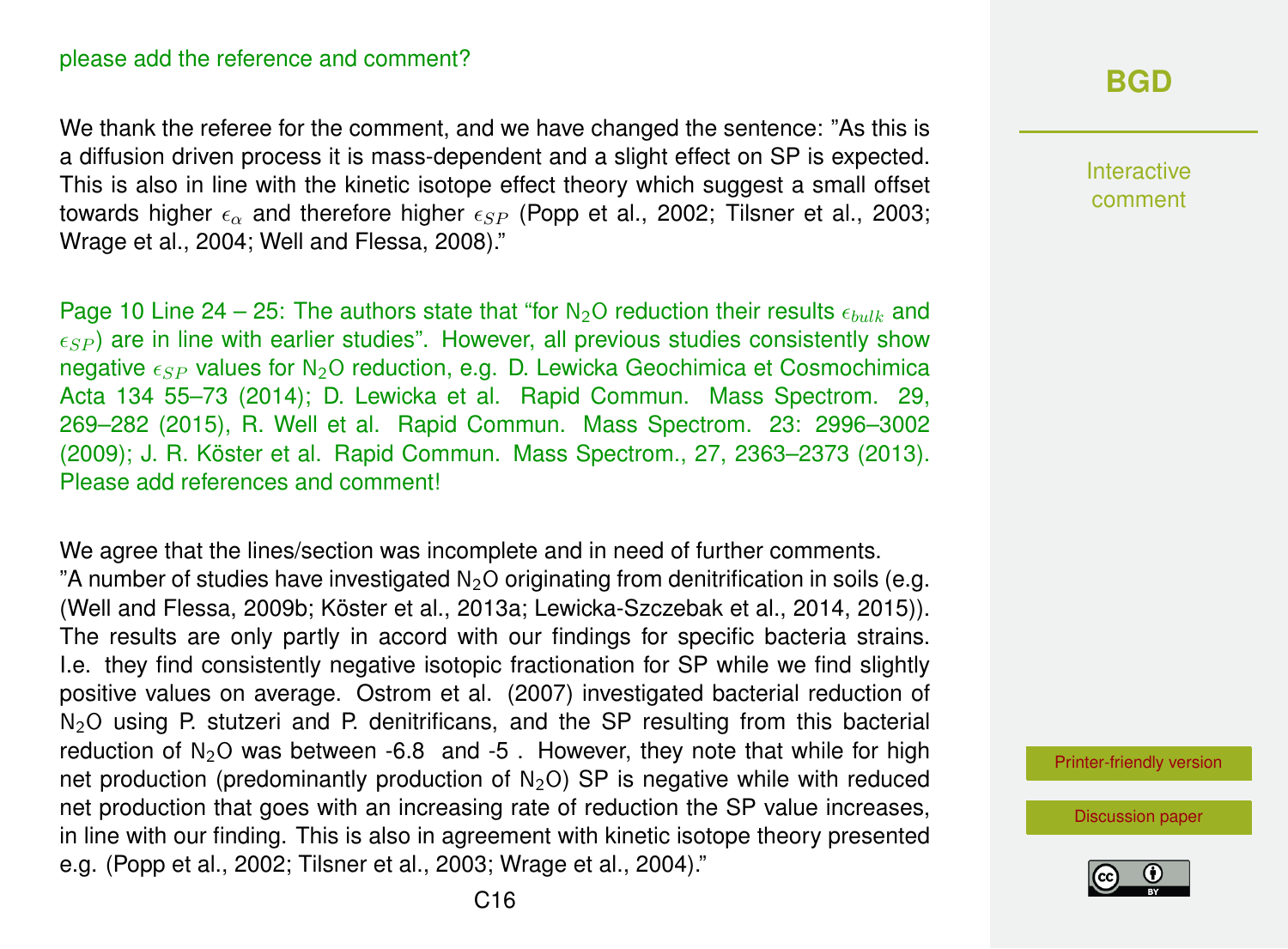Corrected.

Figure 4A, 4B, 5A and 5B: The wording in the legends is "poor" and should be rephrase to something like  $\delta^{15}$ N $\alpha$  as a function of N<sub>2</sub>O concentration ...The blue curve is the instantaneous signal of the CRDS analyser, the black curve the five minutes running average. The blue arrow indicates ..." Please add information on the bacterial strains involved in Figure 4 and 5.

The figure legends has been corrected to: " $\delta^{15}$ N $^{\alpha}$  as a function of N<sub>2</sub>O concentration as produced by P. fluorescens and the modeled Rayleigh type distillation. High resolution CRDS data (blue line) and five minutes running average (black line). The red and magenta curve is the modeled apparent Rayleigh type distillation curve for the production and reduction of  $N<sub>2</sub>O$ , respectively. The blue arrow indicates the direction of time during production of  $N_2O$  whereas the green arrow indicates the direction of time during reduction of  $N<sub>2</sub>O$ ."

Table 3: The enrichment factors given for  $N_2O$  reduction are in contrast to all existing literature. Therefore the limitations of the applied data analysis should be mentioned.

We believe that the response to this comment is covered by our response to comment to Page 10 Line 24 – 25:

[Response to referee comment # 2]

**Interactive** comment

[Printer-friendly version](http://www.biogeosciences-discuss.net/bg-2016-258/bg-2016-258-AC1-print.pdf)

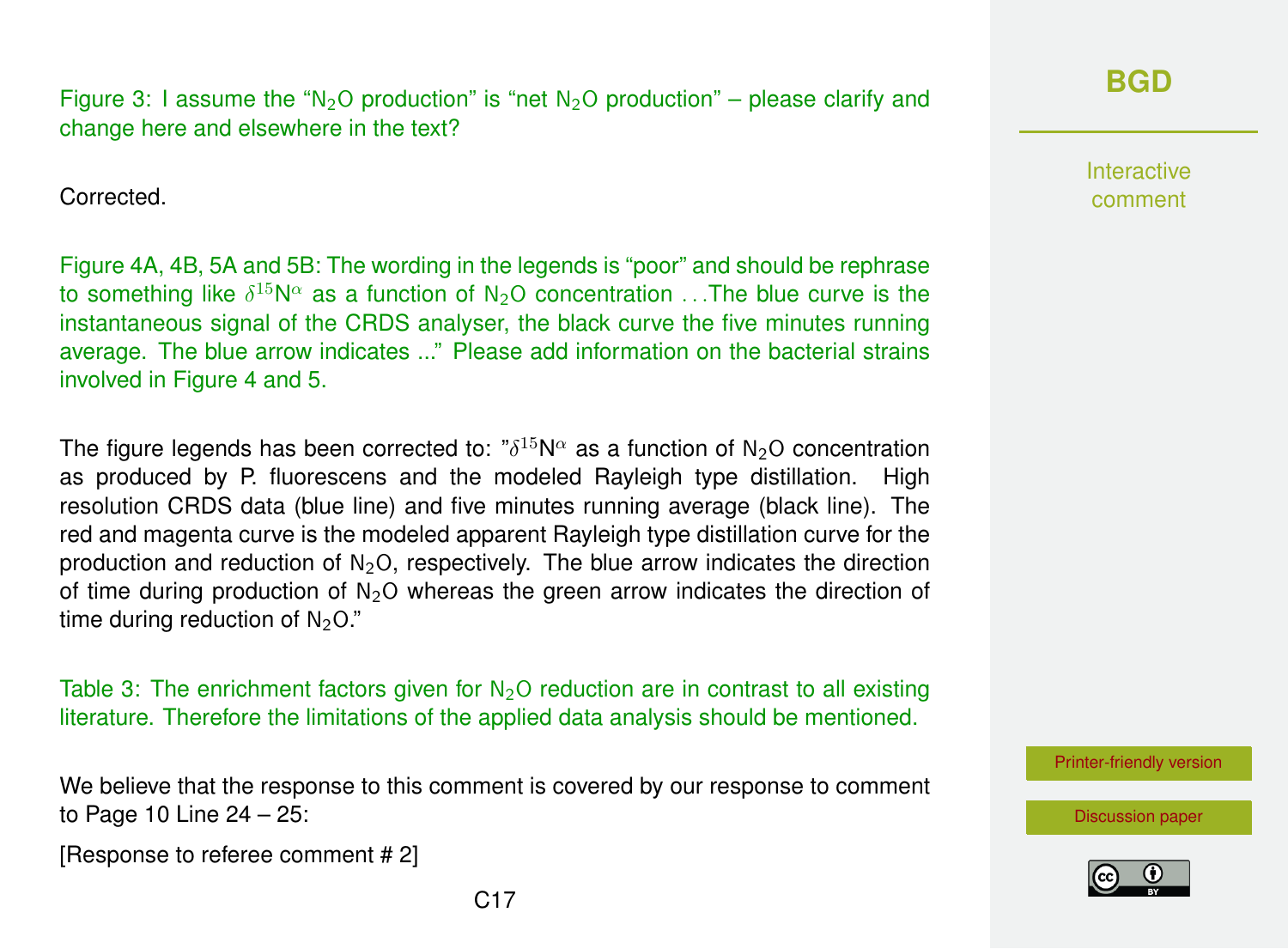The study by Winther et al. presents continuous measurements of nitrous oxide isotopomers to determine isotope effects for two different bacterial organisms.  $N_2O$  isotopomers have been identified as a promising tool for the identification of the different processes generating  $N<sub>2</sub>O$ . For this reason, such measurements are valuable for the scientific community. Especially spectroscopic measurements have been shown to be very well suited for the determination of the isotopomers (Mohn et al., 2014, Rapid Comm. Mass Spec.), owing to the selectivity of this method. In this context, this paper is also from a methodologic perspective of interest for the broad audience Biogeosciences attracts. However, I want to raise some general points:

1. The paper unfortunately stops short of providing technical details on the instrument used and the performance during the incubation experiments. For potential users, information on the stability of the measurements over a deployment period of weeks to months would be interesting. Further, the stability of the concentration dependence and the calibration coefficients is of interest for readers interested in spectroscopic methods. In my opinion the authors should elaborate on the named points a little more than stating "P4, L29: Over the course of the experiments, no further instrumental drift was observed". For example, what is the duration of the course of the experiments?

Following the recommendation of the reviewer we now give more details about the technical side of the experiments.

We have edited the last paragraph in section 2.2. The concentration dependence experiments presented consist of a total of seven similar experiments now shown together in figure 2.

We further added the following paragraph to section 2.4: "Continuous measurements

### **[BGD](http://www.biogeosciences-discuss.net/)**

Interactive comment

[Printer-friendly version](http://www.biogeosciences-discuss.net/bg-2016-258/bg-2016-258-AC1-print.pdf)

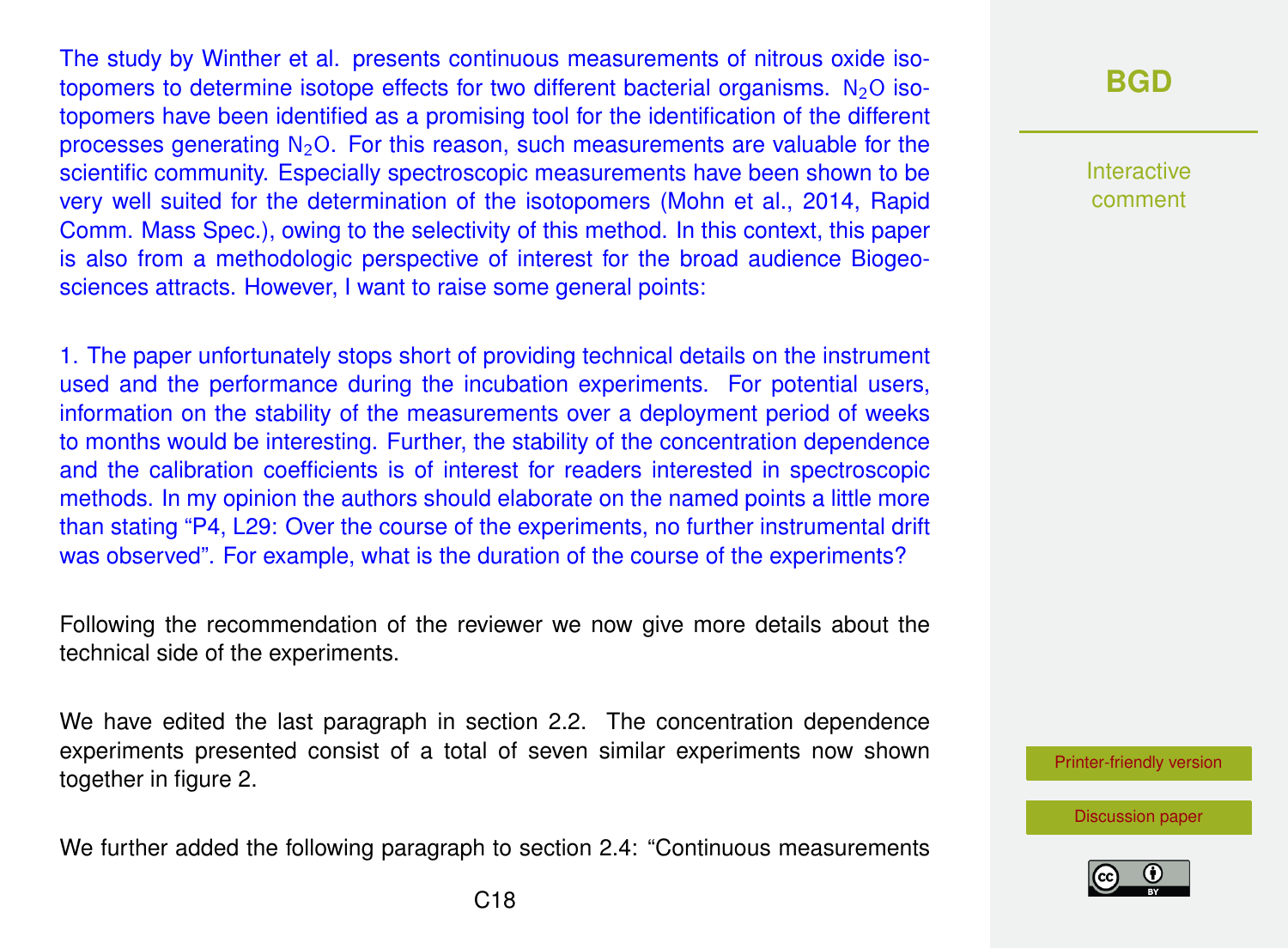of the bacterial production of  $N_2O$  from P. chlororaphis were performed for approximately 500 minutes for each replica. All five replicas were measured within one week, starting at the same hour of the day and after equally long cultivation prior to the measurements. The bacterial evolution, of  $N_2O$  production and reduction, from P. fluorescens was continuously measured for 1000 minutes on average. The seven replicas were measured in three one week measuring campaigns over the course of half a year, but always with an equally long cultivation prior to measurements."

2. The headspace was flushed with pure N2 and, thus, the composition of N2 and O2 was not constant. At the same time, the calibration gases were provided in synthetic air. The composition of the analysed gas is crucial for adequate calibration, and the authors need to show the influence of changing N2/O2 ratio.

The reviewer is right and the manuscript has been corrected for this error (see our comments to referee # 1: Page 4 Line 7).

3. The determination of isotope effects for the bacterial organisms is based on the Rayleigh approach. However, for P. fluorescens the determination of the isotope effect during production was considered. In this consideration, a parameter, gamma, is introduced reflecting the ratio between reduction rate and production rate. In the next section, the authors state that they used an iterative procedure to fit their experimental data to the derived Rayleigh model, but the sensitivity of the resulting isotope effect is not mentioned at all throughout the manuscript. Also the authors state that it is assume that the ratio between consumption and production is constant. In my opinion, a sensitivity analysis of the model towards non-constant gamma should be provided.

That production to reduction is constant is clearly stated as an assumption. It is

### **[BGD](http://www.biogeosciences-discuss.net/)**

Interactive comment

[Printer-friendly version](http://www.biogeosciences-discuss.net/bg-2016-258/bg-2016-258-AC1-print.pdf)

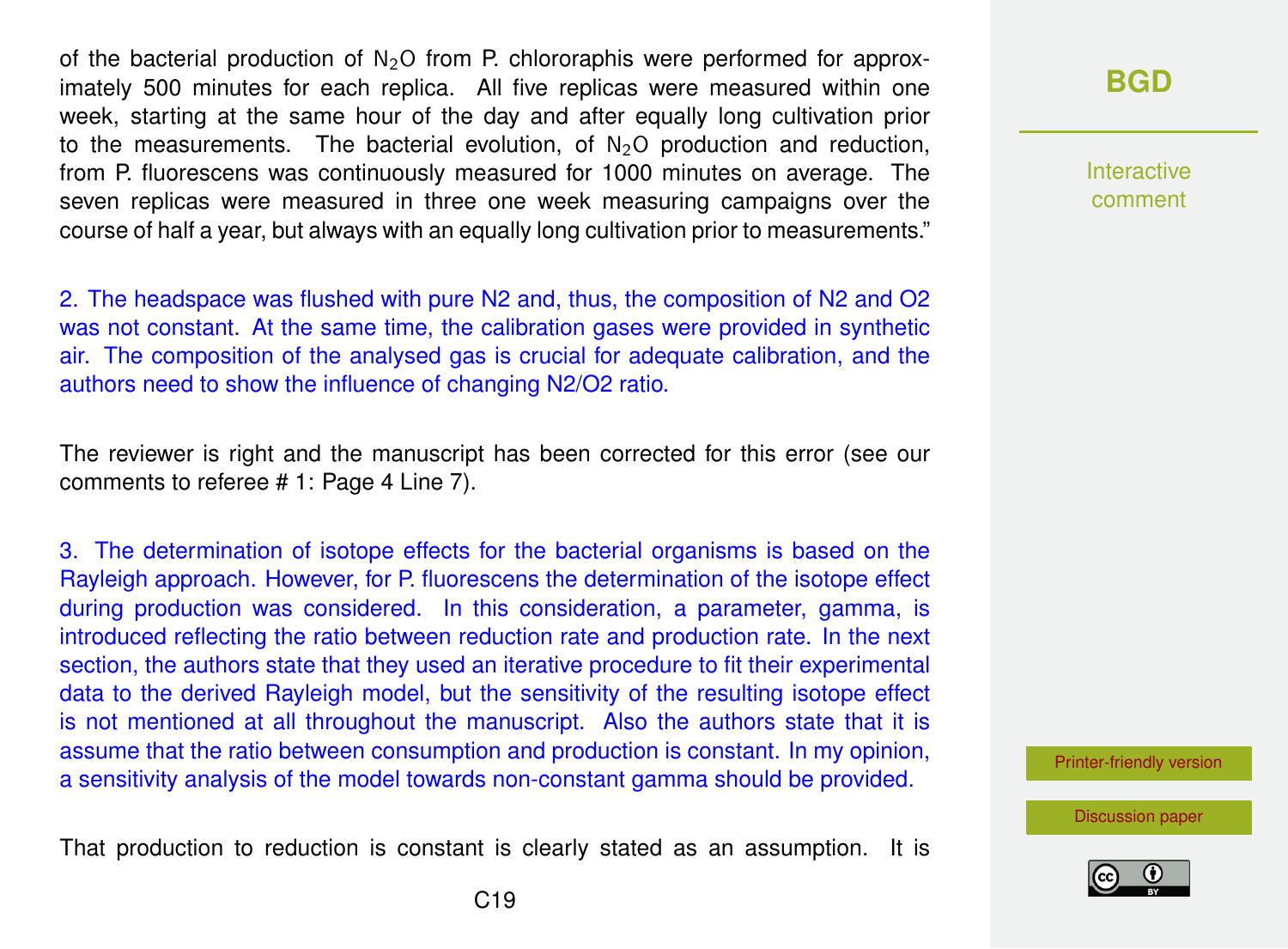possible that this ratio deviates over time but there is no way in knowing how in our experiment. In our view, without further knowledge on how the ratio could have changed, a sensitivity analysis is not appropriate. See also our answer to Referee #1 comment for P7, L7.

4. It is surprising that for SP, the measurements seem to differ quite a bit from published values, though the isotope effect associated with SP, and especially for  $N_2O$ reduction, is in general considered to be the most reproducible. I suggest discussing this in more detail.

We thank the referee for bringing up this issue. The answer to this is written in the response to referee # 1 comment for Page 10 Line 24 – 25

5. The manuscript uses informal language at many points, not always provides adequate references (e.g., section 2.5) and also the figure captions sometimes lack basic information such as which bacterial organism is the subject of the figure (see below). The introduction is currently rather a sequence of statements, so that I suggest rearranging it to a concise introduction. See some more detailed comments below.

**Title O<sub>k</sub>** 

Abstract

P1, L1: "feed-back loop": global warming is not necessarily enforcing global  $N_2O$ emissions per se. Please explain the feed-back loop mentioned.

### **[BGD](http://www.biogeosciences-discuss.net/)**

Interactive comment

[Printer-friendly version](http://www.biogeosciences-discuss.net/bg-2016-258/bg-2016-258-AC1-print.pdf)



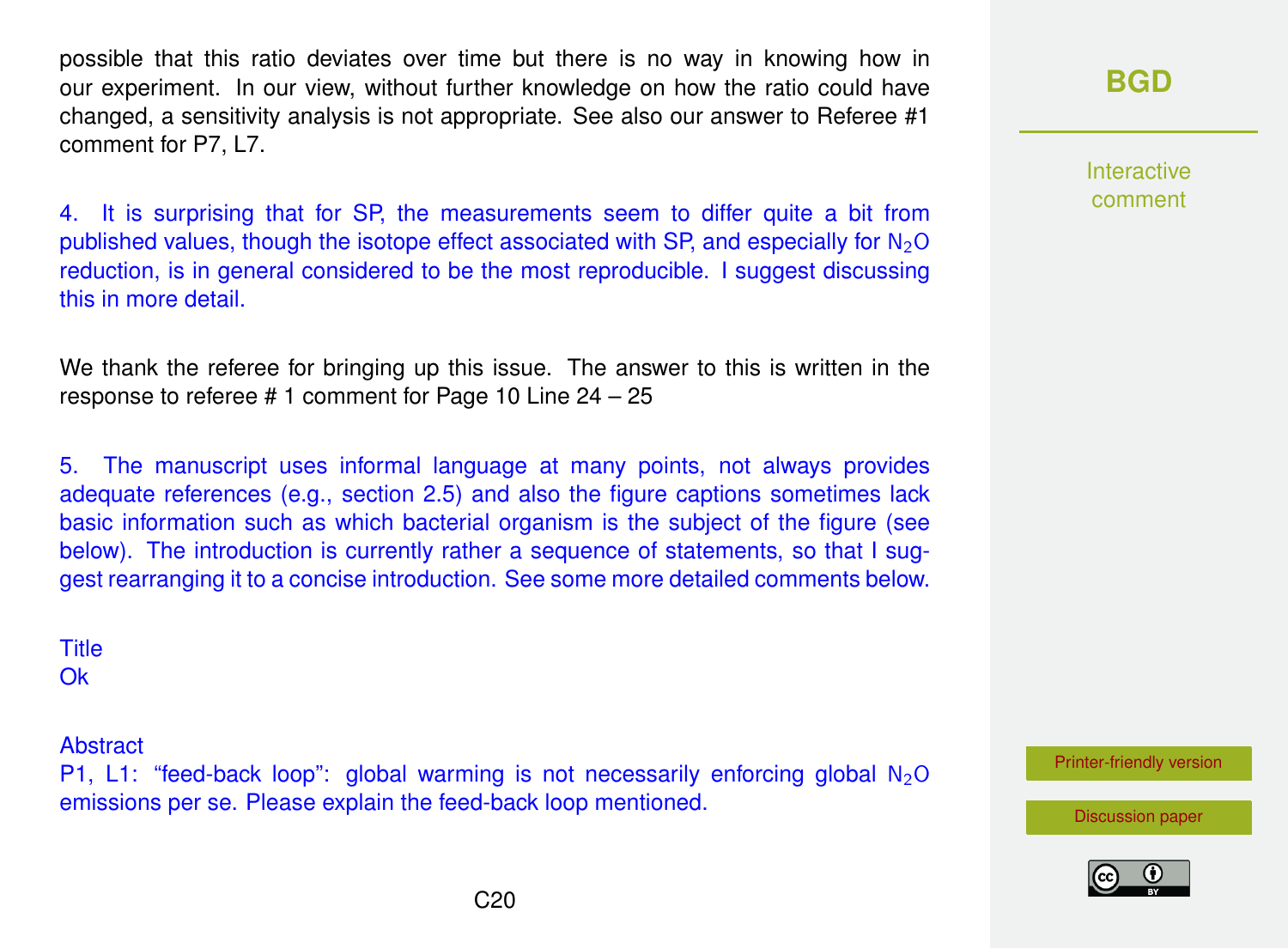We deleted the questioned statement since it is not the core topic of the manuscript.

P1, L3/4 sounds odd. I suggest "A rare 15N atom can substitute the abundant 14N atom either at the central or terminal position in the linear N=N=O molecule."

We rephrased: "In the linear N=N=O molecule  $15N$  substitution is possible in two distinct positions, central and terminal. The respective molecules,  $^{14}N^{15}N^{16}O$  and  $15N^{14}N^{16}O$ , are called isotopomers."

### P1, L6: Please also define site preference

We now write: "Therefore, measurements of the site preference (difference between the isotopomers) in  $N<sub>2</sub>O$  can be used to..."

#### **Introduction**

The introduction draws an arch from isotopomers to climate change. This needs to be specified as currently the capabilities of quantitative source partitioning still need to be proven.

See comment further down (P2, L13/14).

P2,L5: point (1) sounds odd. I suggest "(1) enhanced radiative forcing with  $N_2O$  being the third most important GHG". Further, e.g. is followed by a comma. Please change all e.g. to e.g.,

The sentence has been changed to:  $"$  N<sub>2</sub>O being the third most important greenhouse

### **[BGD](http://www.biogeosciences-discuss.net/)**

Interactive comment

[Printer-friendly version](http://www.biogeosciences-discuss.net/bg-2016-258/bg-2016-258-AC1-print.pdf)

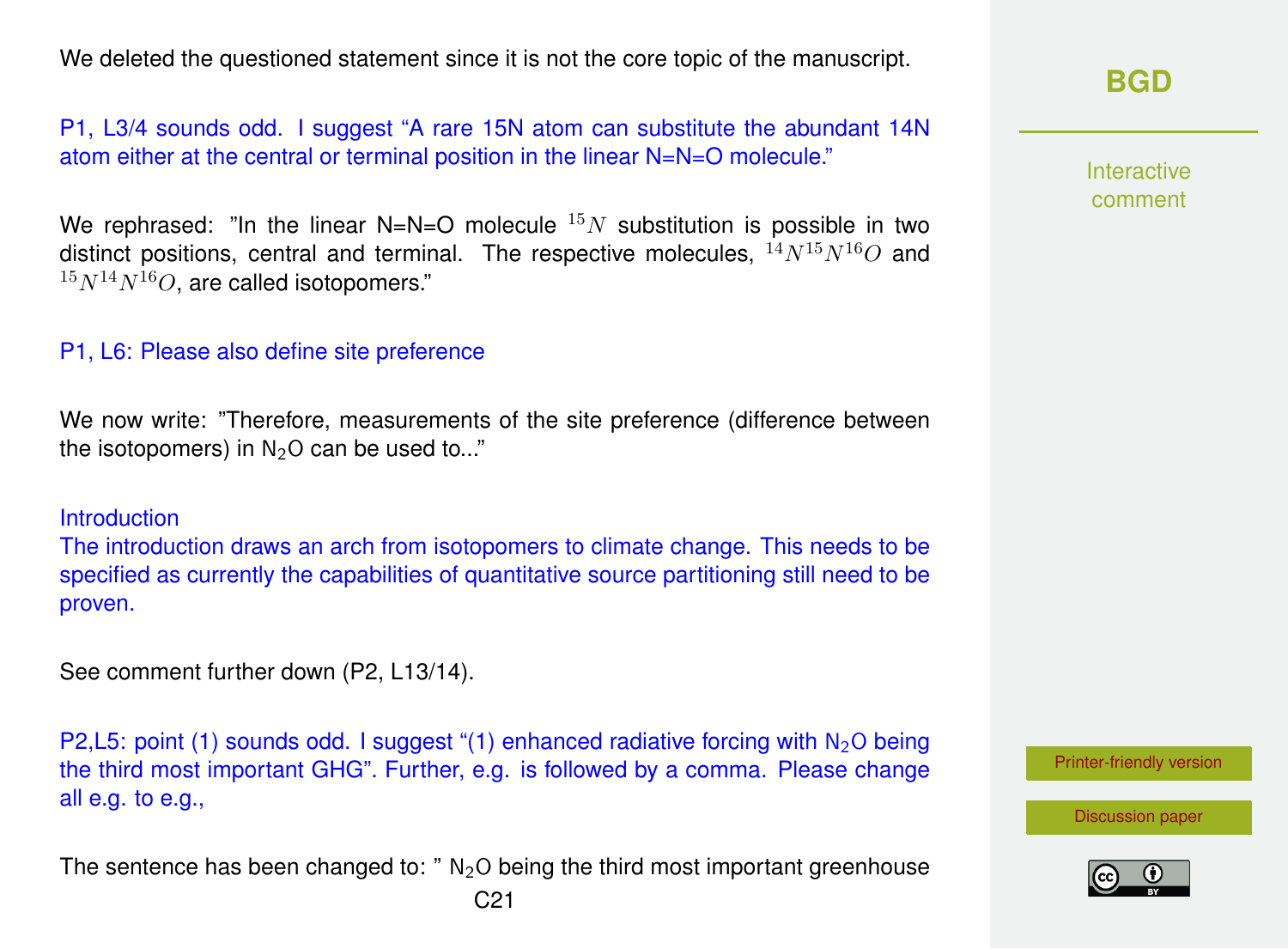gas, e.g.,  $N_2O$  has the third highest contribution to the radiative forcing of the naturally occurring greenhouse gasses (Hartmann et al., 2013),..."

#### P2,L9: Please make clear that there was a positive correlation.

Sentence changed to: "Ice core records show that  $N<sub>2</sub>O$  concentrations positively correlate with northern hemispheric temperature variations, e.g., during the last glacial-interglacial termination as well as over the rapid climate variations occurring during the glacial period, known as Dansgaard-Oeschger events (D-O events) (Schilt et al., 2010)."

P2,L13/14: Please elaborate more in how isotopomers can help understanding climate change. The radiative forcing is almost exclusively due to 14N14N16O and, as said before, atmospheric  $N_2O$  concentration is correlated.

Added: Isotopomers of  $N_2O$  provide information on the sources (Pérez et al., 2000; Perez et al., 2001; Park et al., 2011) i.e. whether  $N<sub>2</sub>O$  originates predominantly from nitrification or denitrification processes. As the conditions/ circumstances leading to emissions from the two processes differ both for the marine and terrestrial sources measuring isotopomers will potentially improve our understanding on the climate conditions leading early release of  $N<sub>2</sub>O$  over some rapid climate change.

P2,L24/25: I suggest starting the d-value description form the generic d15Nsample: "The isotopic composition of a sample is usually reported as d-value which represents the deviation of the elemental isotope ration R in the sample from a reference material. Delta values can be calculated for bulk  $N_2O$  as well as for d15Na and d15N beta. " Please refer to AIR-N2 as standard material.

Interactive comment

[Printer-friendly version](http://www.biogeosciences-discuss.net/bg-2016-258/bg-2016-258-AC1-print.pdf)

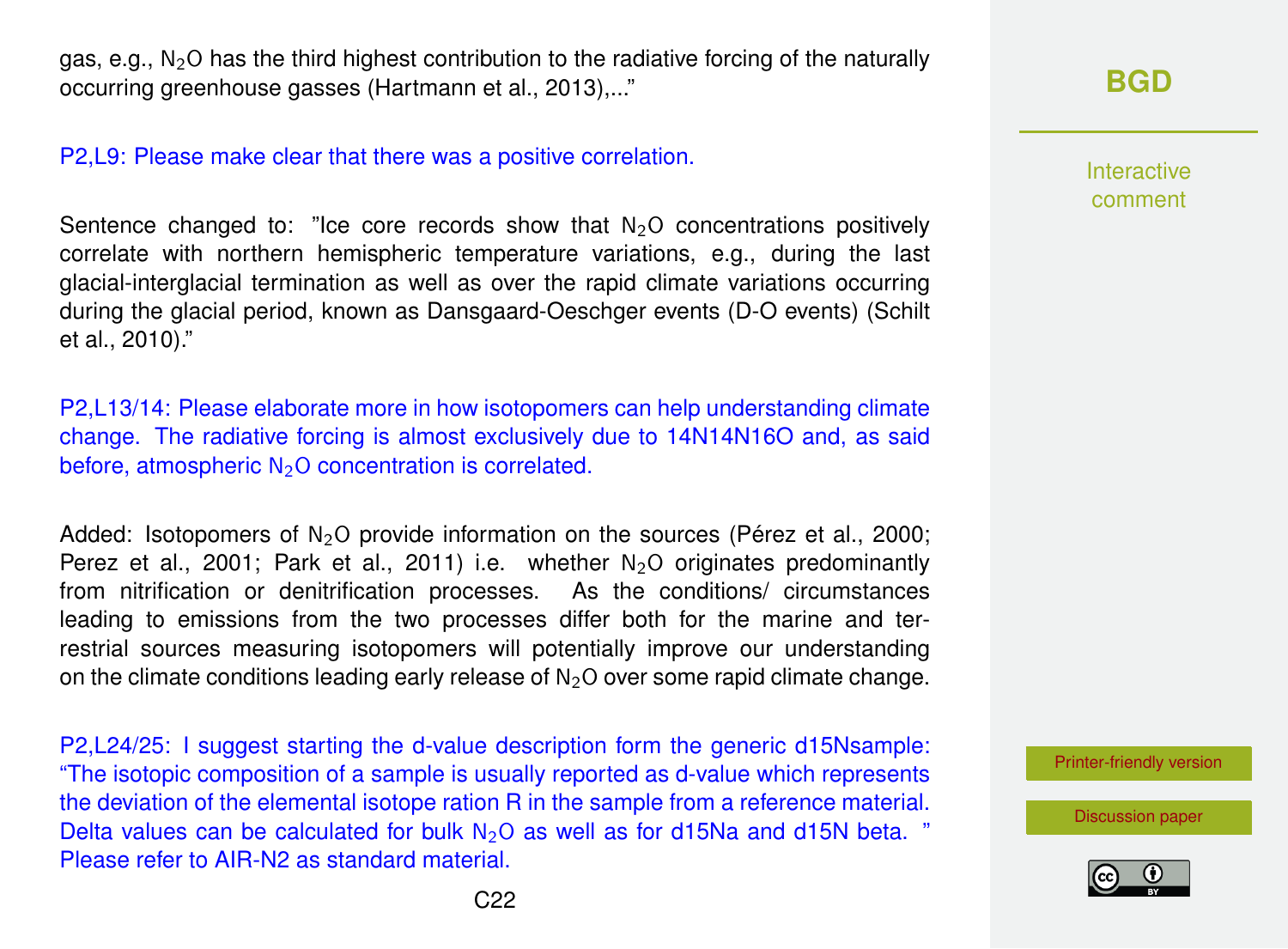We agree and changed the introductory sentence accordingly. The reference to N2 of atmospheric air being the standard has been added.

P2,L27: Park et al is not suited for the definition of SP. It was introduced in 1999 by Brenninkmeijer and Röckmann (as indicated in the text) and by Toyoda and Yoshida, Annal. Chem 71, 4711-4718. I think these two publications deserve the credit for SP.

We removed Park et al., 2011 from the sentence.

P3, L2: It sounds like denitrifying bacteria exclusively produces  $N<sub>2</sub>$ , which is not the case. Please rephrase.

We rephrased to: "Denitrification is a stepwise biological reduction process in which denitrifying bacteria ultimately produce nitrogen  $(N_2)$ "

### P3, L14-17: Is it a method application or investigation of different bacteria? The latter is not really new.

While the reviewer is correct that bacteria and also the specific bacteria in our study have been investigated before, it is the first time (to our knowledge) those bacteria have been analyzed continuously allowing not only to determine the fractionation but (in the case of *P. fluorescens*) also distinguish between production and reduction. In that way it is a new method applied to a selection of bacteria. Also contradicting results indicate that further experiments are still needed to obtain a more complete understanding of the  $N<sub>2</sub>O$  part of the nitrogen cycle.

**[BGD](http://www.biogeosciences-discuss.net/)**

Interactive comment

[Printer-friendly version](http://www.biogeosciences-discuss.net/bg-2016-258/bg-2016-258-AC1-print.pdf)

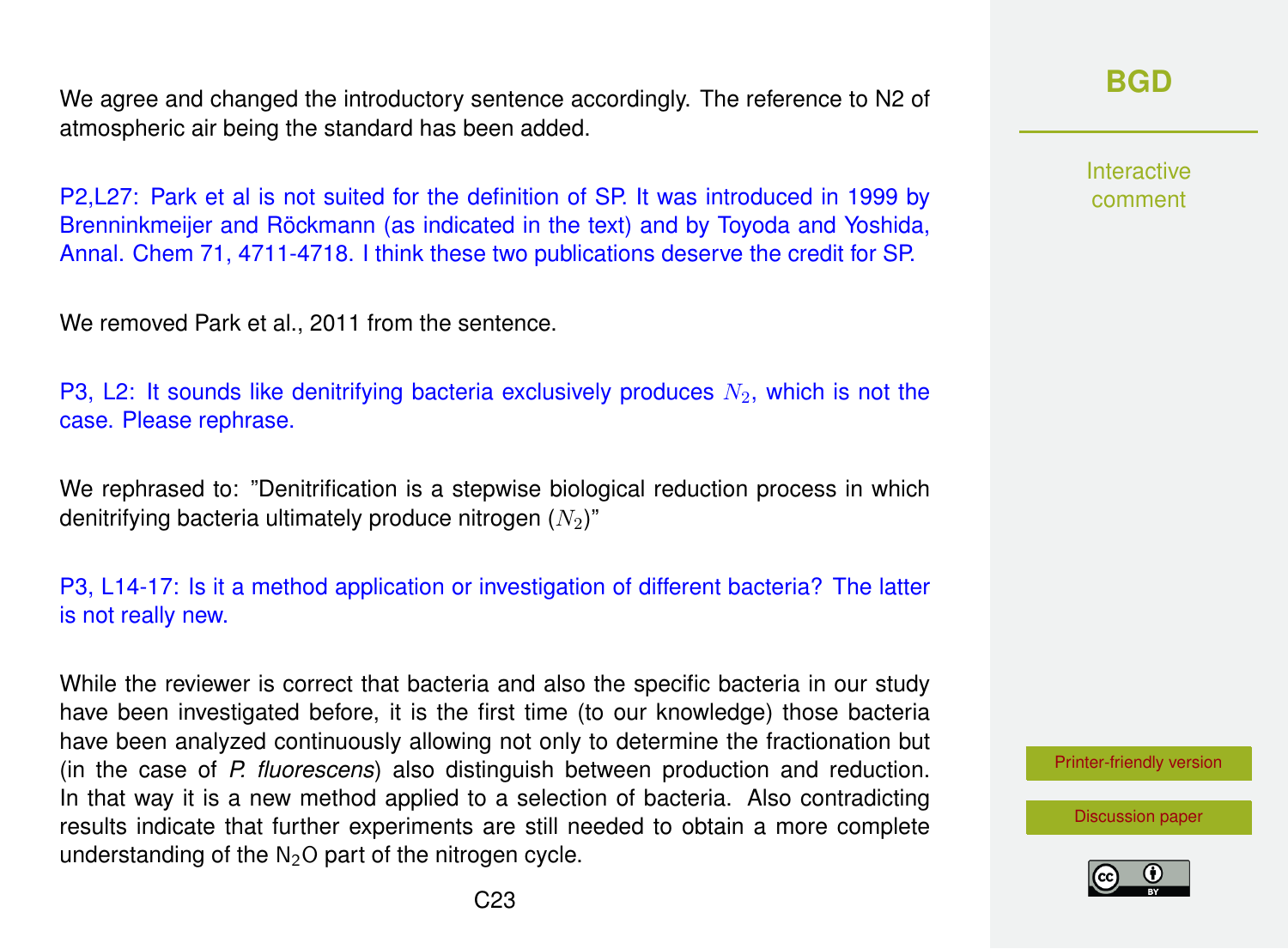### Materials and Methods P3, L22: Please change spectrometry to spectroscopy. The paper reports on a spectroscopic method.

Changed.

P5, L30: The incubation chamber's headspace was flushed with pure N2 to create anaerobic conditions. However, the calibration gases are  $N_2O$  in synthetic air. For spectroscopy, the gas matrix is of importance as it affects the line shape of the investigated gas. Please show the influence of increasing N2 content on determined isotope ratios at constant  $N<sub>2</sub>O$  concentration. It is fundamental to address gas matrix in such an experiment.

We would like to thank the referee for bringing up this important point. A similar comment was received from referee # 1. Please see our response and corresponding changes to "Page 4 Line 7". We stress that the issue has been fixed and that this has no effect on the results of our study, namely the isotope enrichment factors.

P6, L7-8: Though this statement addresses the concern raised above, but actually it is not only O2 spectral lines that affect the measurements, but also the collision partner itself. For this reason, the authors need to show empirical evidence here that the effect of a changed gas matrix did not change the determined isotope ratio (as described above).

See comment above.

# **[BGD](http://www.biogeosciences-discuss.net/)**

**Interactive** comment

[Printer-friendly version](http://www.biogeosciences-discuss.net/bg-2016-258/bg-2016-258-AC1-print.pdf)

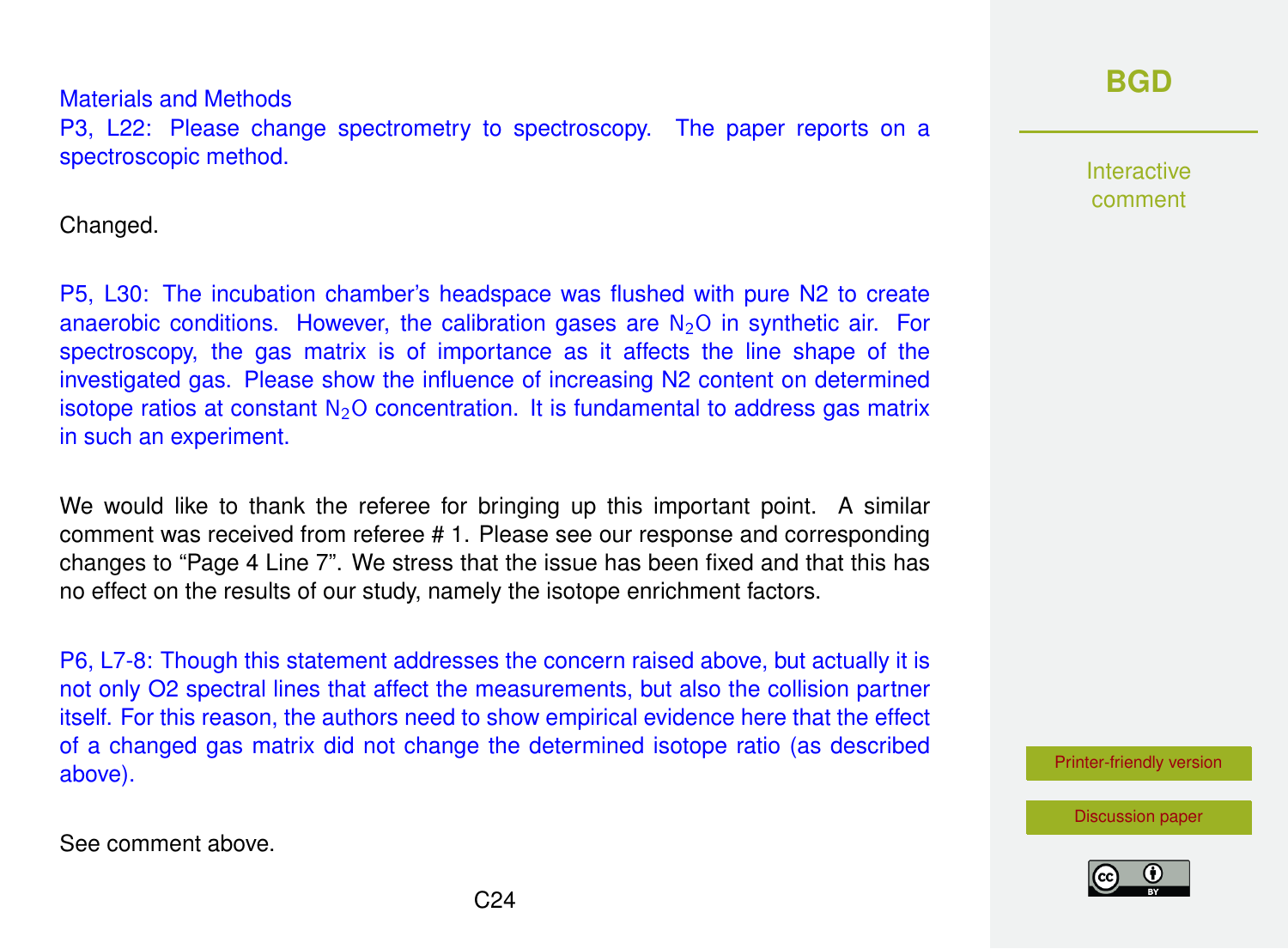P6, L12: Equation 3 is given with Rs and Rs,0, whereas L12 refers to "reactant". The "s" in Rs,0 stands for substrate. In my opinion, it is easier to follow if the abbreviation would be the same as the word used. Thus, I suggest using "substrate instead of reactant"

The sentence has been changed to: "... the isotope ratio of the substrate as: .... where  $R_{s,0}$  is the initial isotope ratio of the substrate,  $R_s$  is the isotope ratio of the substrate at time *t*."

P6, L22: The term isotope enrichment for the bulk is a little confusing here. For normal isotope effects, the accumulated product is depleted compared to the initial substrate. In this context, the section head 2.5 "Analysis of isotope enrichment" is also not ideal. As far as I can see the whole section aims at the determination of the isotope effect. I suggest using "Determination of isotope effects" as section head and introduce epsilon as isotope effect, which is from my point of view the agreed term (this also refers to line 15/16).

We thank the referee for bringing this issue up. Throughout the manuscript we have changed "isotope enrichment" with "isotopic fractionation" according to Coplen, (2011). Furthermore we have changed the section title to: "Determination of isotopic fractionation".

P7, L2: in equation 8, the correction term is not specified, however the isotope ratio is. I assume, the correction term needs a subscript identifier as well, e.g., a or b.

# **[BGD](http://www.biogeosciences-discuss.net/)**

Interactive comment

[Printer-friendly version](http://www.biogeosciences-discuss.net/bg-2016-258/bg-2016-258-AC1-print.pdf)

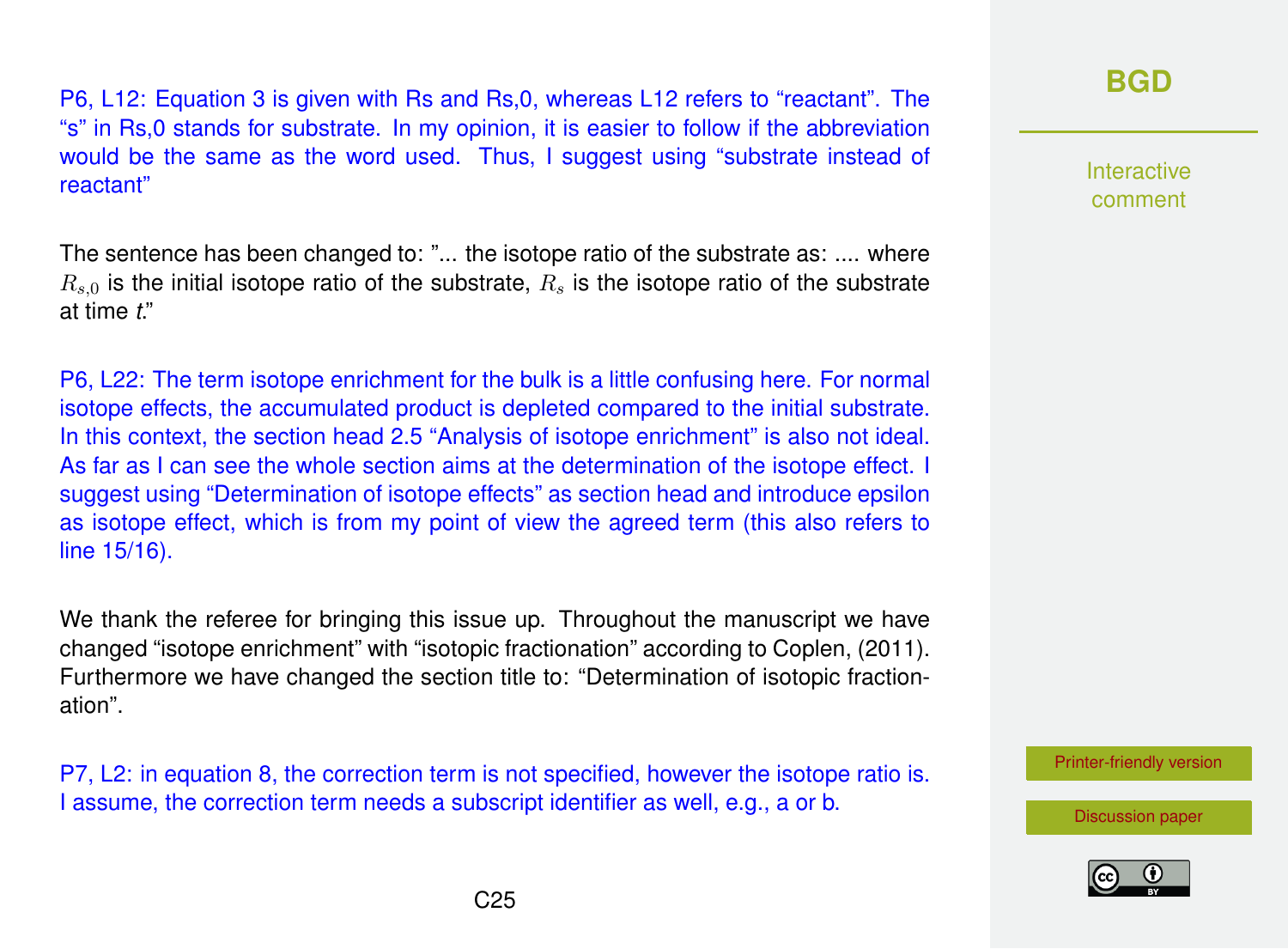Correct and corrected.

In addition, the section beginning P6, L 25 needs references.

We are not sure what the reviewer means. If he is refereeing to the application of Rayleigh fractionation to isotopomers, we derived those equations ourselves. We changed the sentence to make that clear (see also comment to referee # 1- Page 7 Formula  $9 + 10$ 

P7, L3-10: Also this section needs references and at least the terms in eq. 9 and 10 should be explained properly. Rp, r is most likely the isotope ratio of remaining  $N_2O$ after reduction? The manuscript is cumbersome toe read if this (basic) information needs to be deduced by the reader.

Equations 9 and 10 are original (we are not aware that Rayleigh fractionation for isotopomers has been formulated elsewhere). We changed the formulation to make that clear.

P7, L17: In my opinion its odd to have a quite extensive section 2.5 followed by a sole subsection 2.5.1. This type of structure does not make sense to me and I suggest the following structure: 2.5 Determination of the isotope effects, 2.51. Modifications to the Rayleigh model, 2.5.2 Fitting procedure.

We agree and the suggested structure is applied.

P7, L 30: I am not aware that CDC has been introduced so far. What does it mean?

Interactive comment

[Printer-friendly version](http://www.biogeosciences-discuss.net/bg-2016-258/bg-2016-258-AC1-print.pdf)

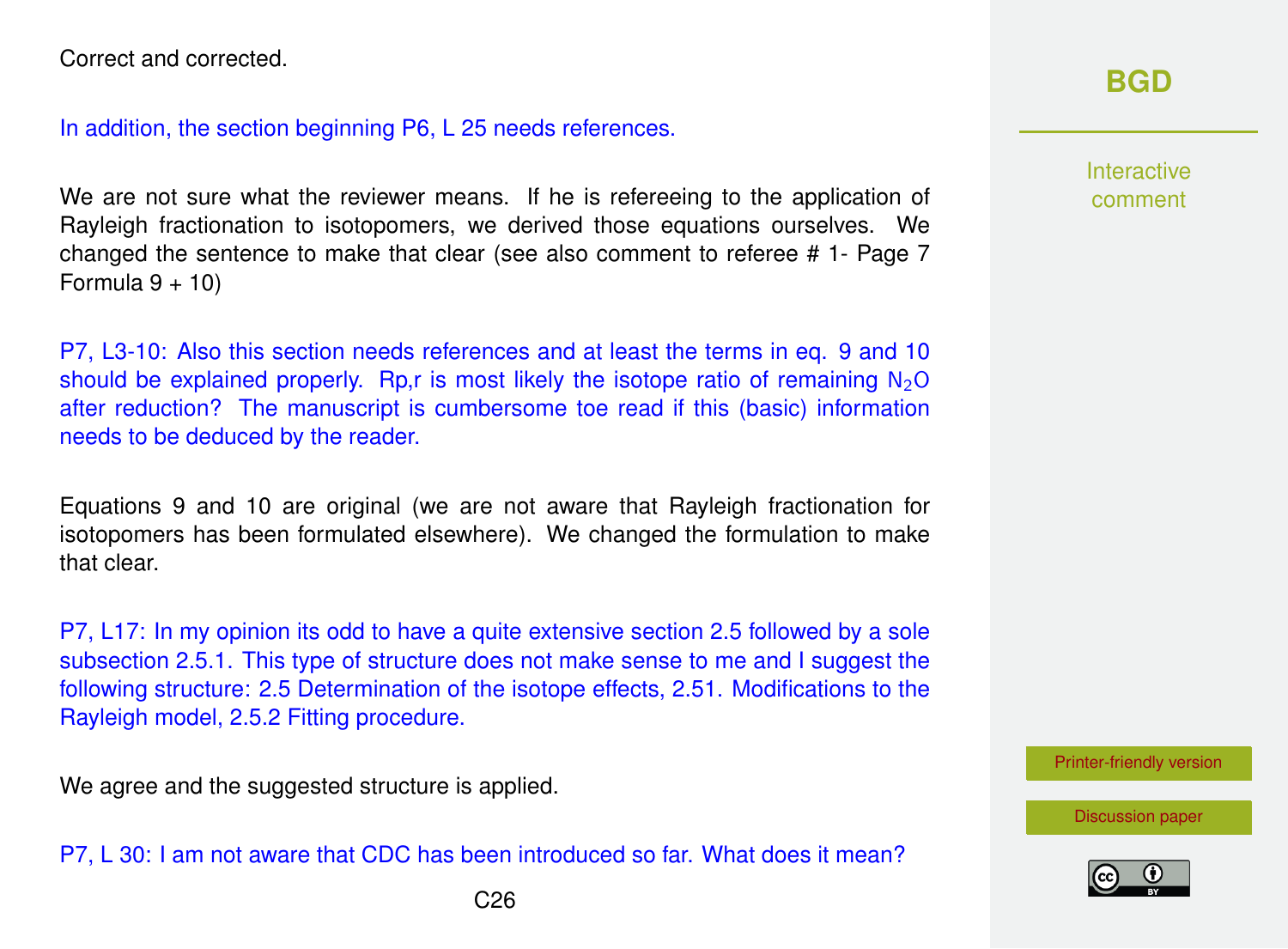Sentence changed to: "The models are fitted using both the concentration dependent corrected (CDC) data ..."

Whole 2.5.1: The second section is somewhat repetitive as the R2 value is mentioned twice as optimization criterion and, thus is too verbose. Please make this section more concise and provide information on what "is iteratively found" means exactly (P7, L23).

#### Corrected.

"... is iteratively found (calculations of the accumulated product (eq. 8 and eq. 10) are calculated with all possible combinations of 1) the unreacted fraction at the start and at the end, 2) reduction correction parameter, 3) fractionation factor during production, 4) fractionation factor during reduction) ..."

#### **Results**

P8, L7ff. The evolution of  $N<sub>2</sub>O$  concentration (please add the word concentration in line 7) during the experiments is described for both organisms, though there are subsections for the respective organisms following. From this perspective, the introduction in section 3 is odd. Though it may be controversial, I suggest starting the subsection 3.1 directly following section 3 and moving the description of  $N<sub>2</sub>O$  concentration to the respective subsection.

We added "concentration" after  $N_2O$  in the introductory sentence. We believe it makes sense to keep four lines of general introduction at the beginning of the section and would like to keep it the way it is.

### **[BGD](http://www.biogeosciences-discuss.net/)**

Interactive comment

[Printer-friendly version](http://www.biogeosciences-discuss.net/bg-2016-258/bg-2016-258-AC1-print.pdf)



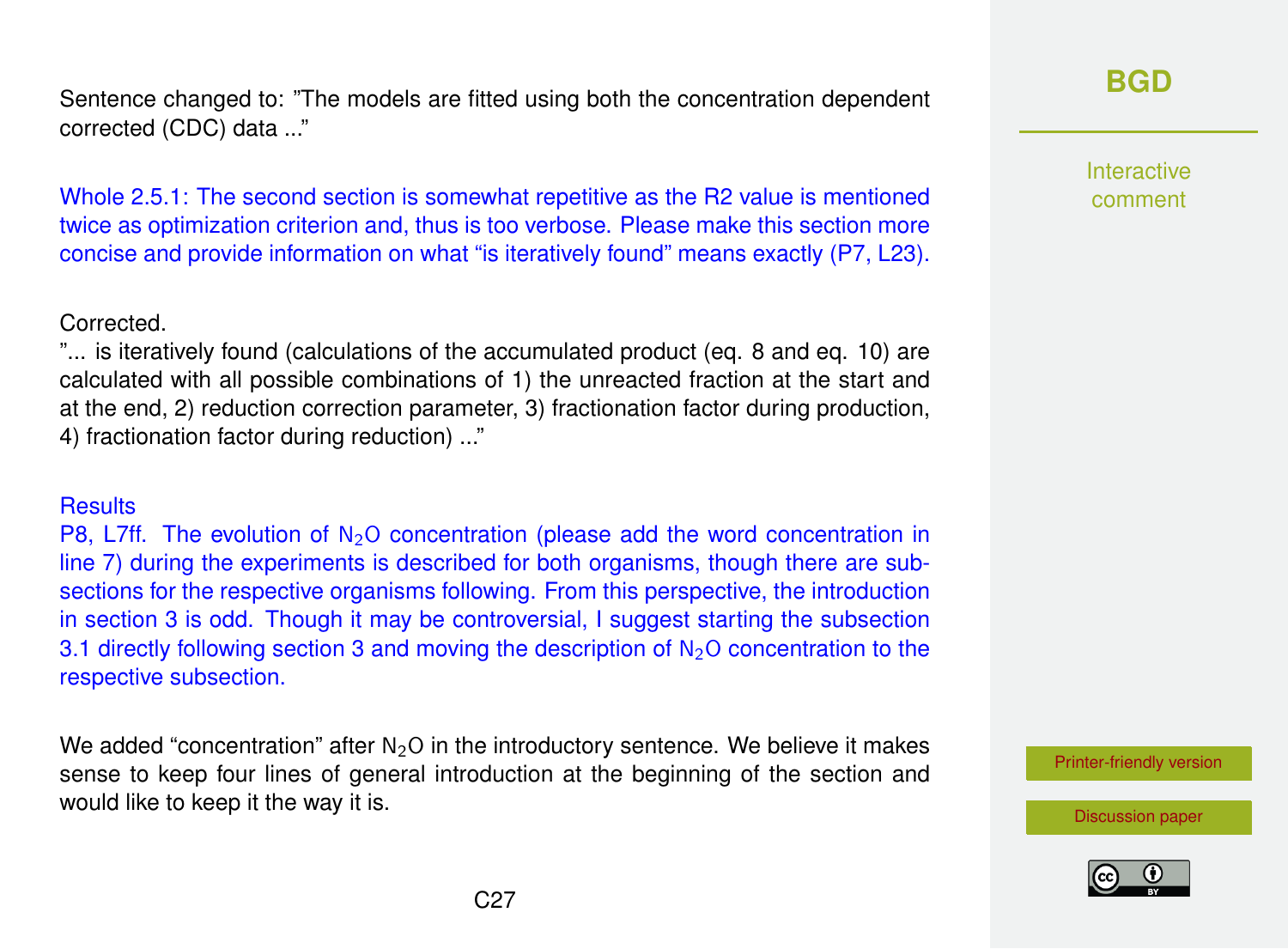P8, L14: The reference to Fig 4a and 4B is ok, but the caption of fig. 4 does not indicate which organism the figure refers to. Please add this information.

We have changed the captions to: "  $\delta^{15}N^{\alpha}$  as a function of N<sub>2</sub>O concentration as produced by P. chlororaphis and the modeled Rayleigh type distillation. High resolution CRDS data (blue line) and five minutes running average (black line). The red line shows the modeled apparent Rayleigh type distillation for the production of  $N_2O$ . The blue arrow indicates the direction of time during production of  $N_2O$ ."

P8, L15: Please avoid terms like "in fig : : : we plot : : : ". This occurs throughout the manuscript, sounds informal and could easily be replaced by Figure xxx shows : : : .

Corrected.

P8, L17-18: The match was relatively high to what? The correlation coefficient is R, the coefficient of determination is R2. Please consider.

Reworded to: " The average coefficient of determination  $(R^2)$ ..."

P8, L24: please also here add the organism to caption of fig. 5 and remove "the" in front of  $\delta^{15}N^{\alpha}$ . The results section does not contain any information on the parameter gamma, representing the share of reduction and production. Please give details.

Corrected – similar to the caption of fig. 4.

**Discussion** 



Interactive comment

[Printer-friendly version](http://www.biogeosciences-discuss.net/bg-2016-258/bg-2016-258-AC1-print.pdf)